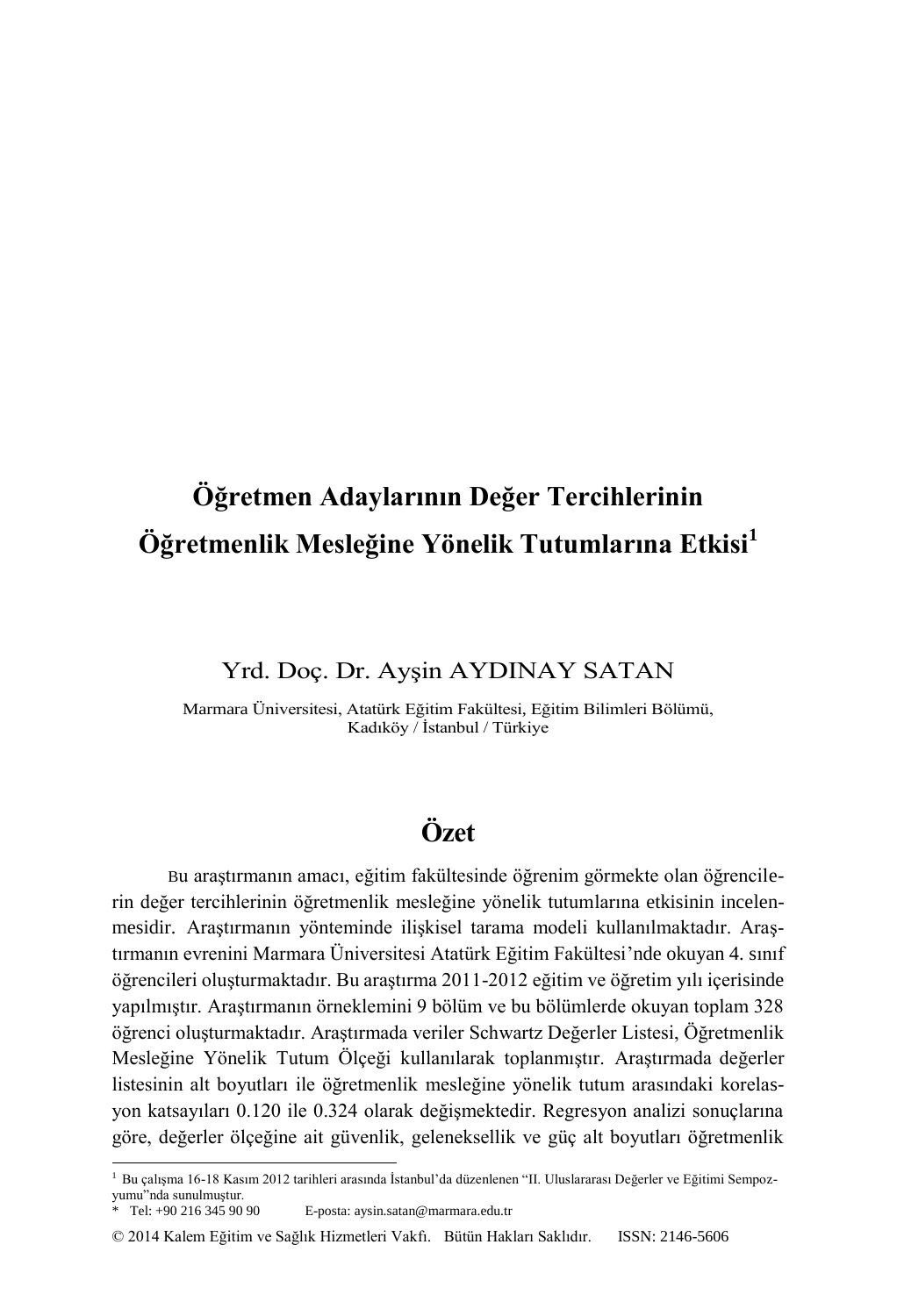mesleğine yönelik tutumları 0.19 düzeyinde açıklamaktadır.

**Anahtar Kelimeler:** Değerler; Değer sıralaması; Tutum; Öğretmen tutumları; Öğretmen.

# **The Impact of Value Preferences Of Preservice Teachers on Their Teaching Profession Attitudes**

### **Abstract**

The purpose of this study was to examine the effect of value preferences of university students attending a faculty of education on their attitudes towards teaching profession. Relational screening model was used in this study. The research universe consisted of  $4<sup>th</sup>$  grade students of Marmara University Ataturk Faculty of Education. The study was conducted in the 2011-2012 academic year. The research sample comprised of 9 departments and a total of 328 students from those departments. Research data were collected by means of Schwartz's List of Values, Attitude Scale Concerning Teaching Profession, and Personal Information Form. The coefficients of correlations between the sub-dimensions of the list of values and the attitudes towards teaching profession varied between -0.190 and 0.324. The results of regression analysis demonstrated that the sub-dimensions of security, tradition, and power appearing in the values inventory explained the attitudes towards teaching profession by 0.19.

**Keywords:** Values; Value ordering; Attitude; Teacher attitudes; Teacher.

#### **Extended Summary**

# **Purpose**

This study made an attempt to answer the following questions in order to determine the effect of the value preferences of final year students attending a faculty of education in Turkey on their attitudes towards teaching profession: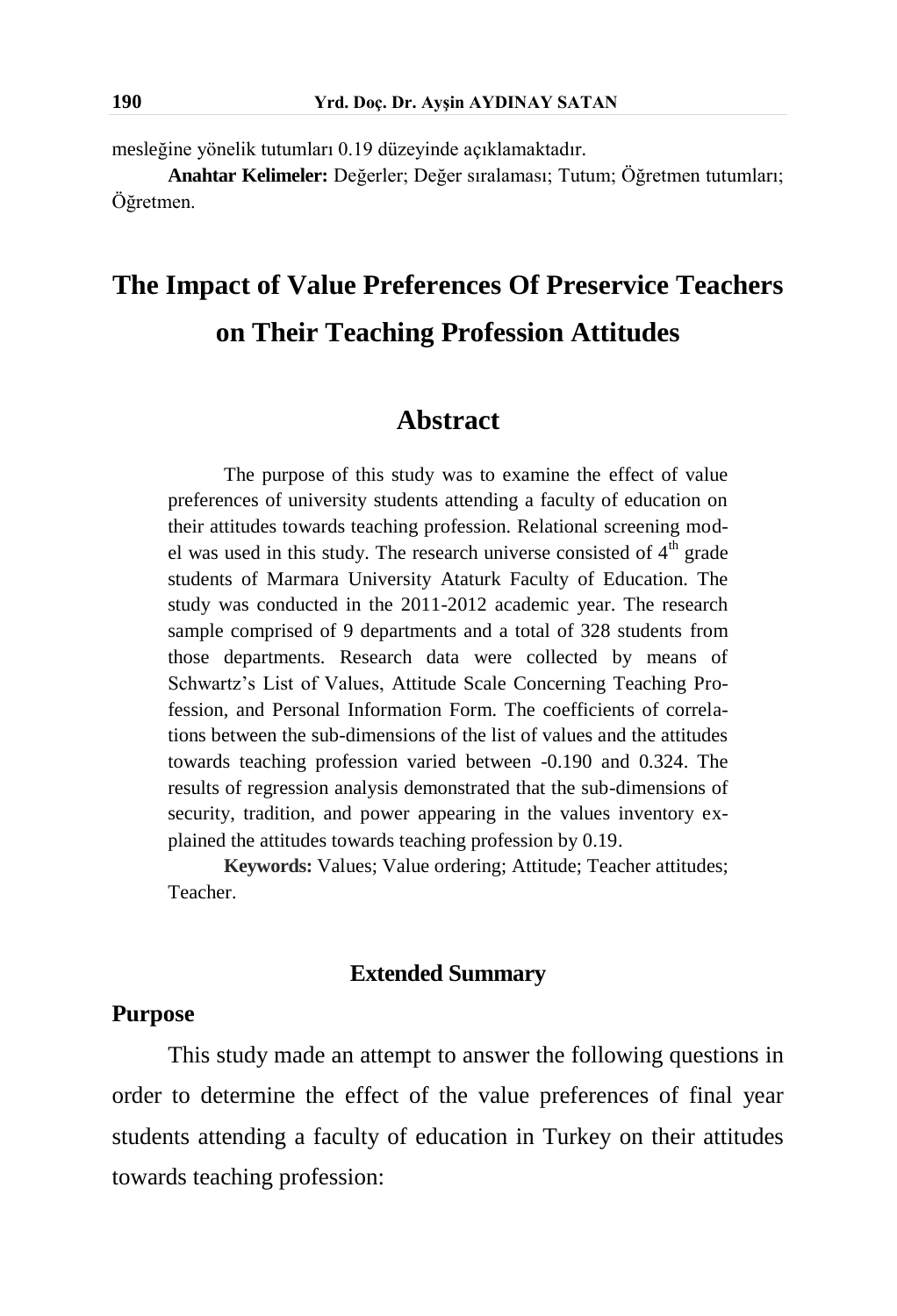1. Is there any relationship between the individual value preferences of students and their attitudes towards teaching profession?

2. Do the individual value preferences of students vary significantly by gender?

3. Do the attitudes of students towards teaching profession vary significantly by gender?

4. Are the individual value preferences of students a significant predictor of their attitudes towards teaching profession?

#### **Method**

Relational screening model was used in this study. The research universe consisted of  $4<sup>th</sup>$  grade students of Marmara University Ataturk Faculty of Education. The research sample was determined via convenience sampling which is a selective sampling method, among from the 4<sup>th</sup> grade students from the departments of Social Studies Teaching, English Language Teaching, Psychological Counseling and Guidance Teaching, Science Teaching, French Language Teaching, Art Teaching, Mathematics Teaching, and Computer and Educational Technologies Teaching at Ataturk Faculty of Education.

According to the demographic data obtained from the sample, a total of 328 students participated in the study. Of these students, 205 (62.5 %) were female, and 123 (37.5 %) were male. "Attitude Scale Concerning Teaching Profession" and "Schwartz's List of Values" were employed in this study.

The Pearson product-moment correlation coefficients were cal-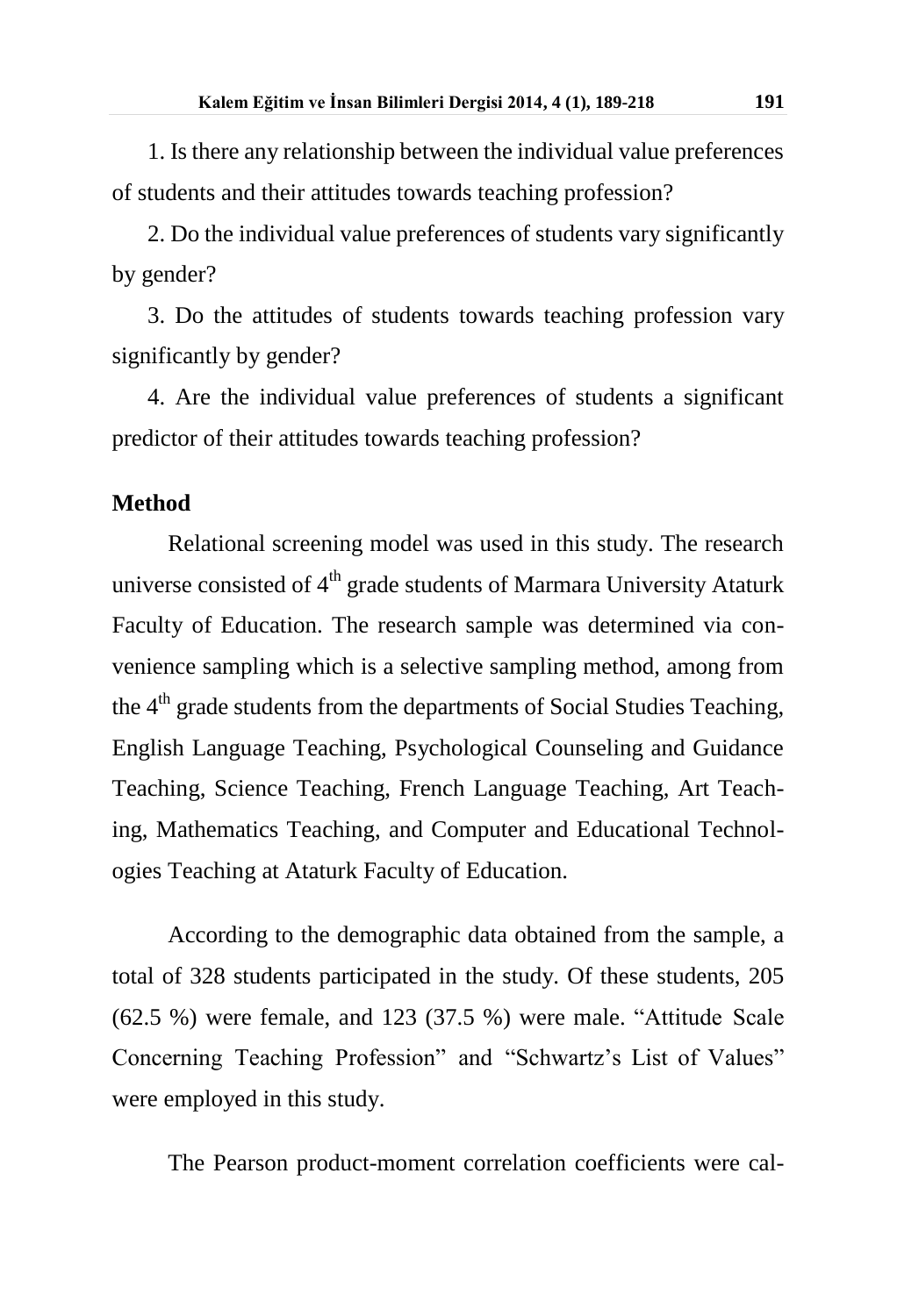culated in order to see the relationship between the sub-dimensions of the list of individual value preferences and the scores related to attitudes towards teaching profession. T-test analysis was carried out in order to determine whether individual value preferences and the attitudes towards teaching profession varied by gender. Multiple regression analysis was performed in order to determine the capacity of values for explaining and predicting the attitudes towards teaching profession.

#### **Result**

The correlation coefficients calculated for attitude scale concerning teaching profession varied between .120 and .366. A low level positive and significant relationship was found between the sub-dimensions of the scale of the list of values and scores related to attitudes towards teaching profession [Universalism (r=.303, p<.01), Conformity ( $r = .310$ ,  $p < .01$ ), Benevolence ( $r = .347$ ,  $p < .01$ ), Tradition  $(r=.309, p<.01)$ , Security  $(r=.366, p<.01)$ , Stimulation  $(r=120 p<.05)$ , Achievement (r=.238, p<.01), Self-Direction (r=.210 p<.01), Hedonism  $(r=.172, p<.01)$ , Power  $(r=.317, p<.01)$ ]. While the "hedonism" sub-dimension of the individual value preferences of the participants varied significantly by gender  $[t(326)=0.4.229, p<0.01]$ , no significant variation was observed in other sub-dimensions. Male students had a more positive hedonism value ( $\bar{x}$ =21.112) in comparison to female students ( $\bar{x}$ =20.861). In addition, the attitudes of students towards teaching profession varied significantly by gender [t(326)=.036, p<.01]. Female students had more positive attitudes towards teaching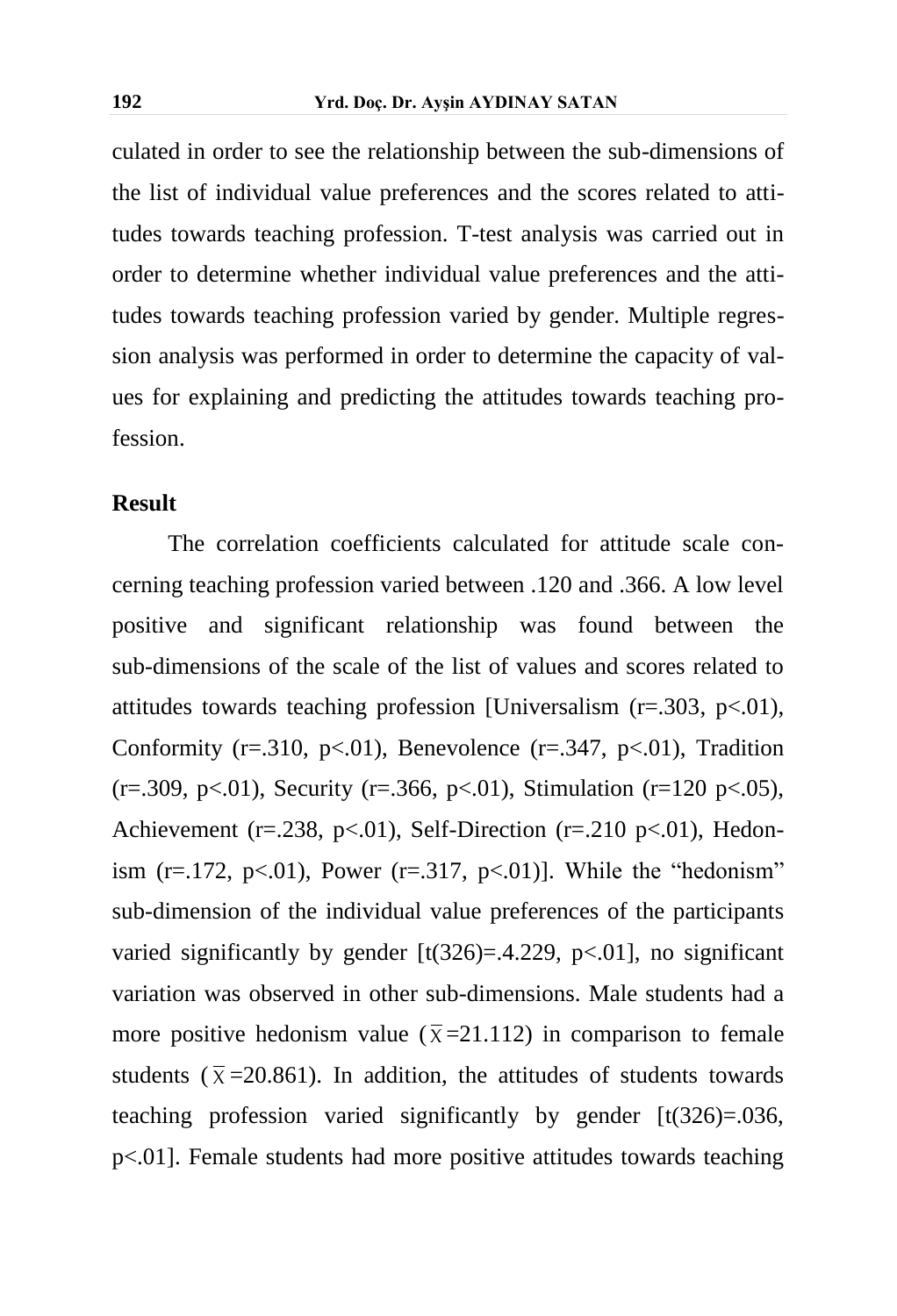profession ( $\bar{x}$ =133.09) in comparison to male students ( $\bar{x}$ =124.07). Finally, the variables of individual value preference (universalism, conformity, benevolence, tradition, security, stimulation, achievement, self-direction, hedonism, power) displayed a low level significant relationship with the attitudes towards teaching profession (R=.433,  $R^2 = 188$ ,  $p < 01$ ). According to the standardized regression coefficients (β), the relative order of importance of predictor variables for the attitudes towards teaching profession is as follows: security, power, and tradition. The examination of the results of t-test concerning the significance of regression coefficients demonstrates that the sub-dimensions of security, power and tradition are significant predictors of the attitudes towards teaching profession. Other sub-dimensions of the scale of list of values do not have any significant effect. The regression equation concerning the prediction of scores related to attitudes towards teaching profession is given below based on the multiple regression analysis conducted.

#### **Discussion**

Research findings show that there is a low level positive relationship between the attitudes of pre-service teachers towards teaching profession and the sub-dimensions of individual value preferences (i.e. *security, hedonism, achievement, power, tradition, conformity, universalism, self-direction, benevolence* and *stimulation,*). Male pre-service teachers gives more importance to the value of "Hedonism" in comparison to female pre-service teachers. Female pre-service teachers have higher scores related to attitudes towards teaching pro-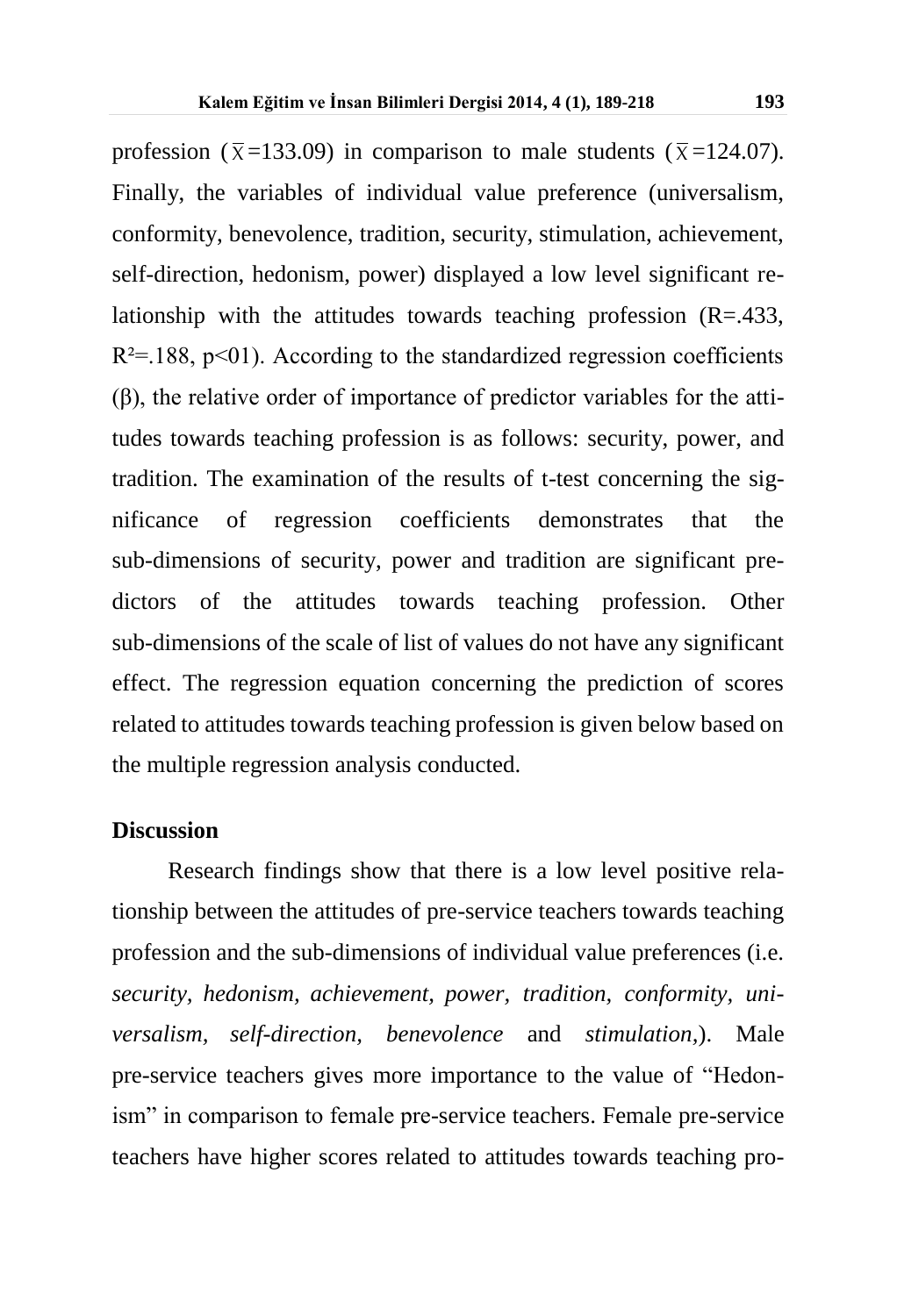fession in comparison to male pre-service teachers. The sub-dimensions of security, power and tradition (among the individual value preferences of pre-service teachers) are significant predictors of the attitudes towards teaching profession.

#### **Conclusion**

The studies aimed at enriching the value preferences or perceptions of pre-service teachers and raising awareness in this matter may enrich their positive attitudes towards teaching profession

#### **Giriş**

Günümüzde öğretmen yetiştirmede nicelik sorunları aşılmaya çalışılırken, nitelik sorunları da önemli görülmeye başlanmıştır (Dursunoğlu, 2003). Bu düşünceyi, son yıllarda öğretmenlerin yetiştirilmesi ve niteliklerinin artırılması konusunda yapılan araştırmalar, (Terzi ve Tezci, 2007; Yaşar, Gültekin, Türkan, Yıldız ve Girmen, 2005; Gözütok, Akgün ve Karacaoğlu, 2005) ve öğretmenlerin istenilen niteliklere sahip olmadıklarına ilişkin yaygın kanı (Üstüner, 2004; Taşdemir, 1996) desteklemektedir.

Öğretmen niteliklerine yönelik yapılan birçok araştırmada öğretmenlerin kişilik özellikleri, değerleri, davranışları, tutumları, ilgileri ve akademik özellikleri öğretme ve öğrenme sürecinde önemle vurgulanmaktadır (Erdem, Gezer ve Çokadar, 2005; Memişoğlu, 2006). Öğretmen nitelikleri ile ilgili araştırmalarda son yıllarda özellikle değerler, değer tercihleri ve değer eğitimi konuları ele alınmaktadır (Akkiprik, 2007; Aktepe ve Yel, 2009; İşcan ve Senemoğlu, 2009; Sarı,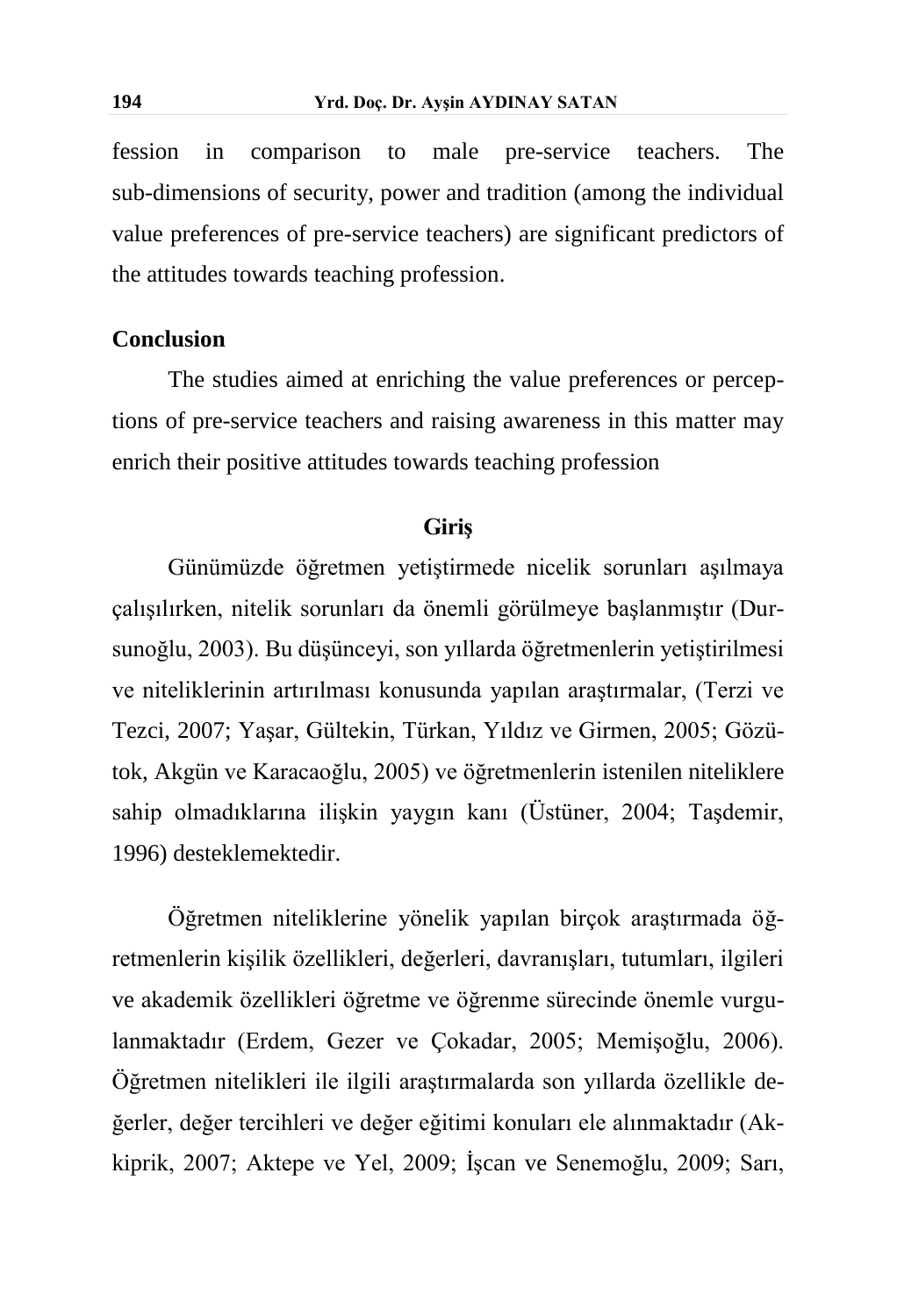2005; Sezgin, 2006; Taşdan, 2010; Yiğittir ve Öcal, 2010). Öğretmen eğitiminde bireysel ve mesleki değerlerin kazandırılması önemli bir unsur olarak görülmektedir.

Değer kavramı ile ilgili olarak yapılan tanımlara baktığımızda, *değer*, bireyin ya da diğer toplumsal oluşumların yaşamına yol gösterici ilkeler olarak hizmet eden, önemlilikleri farklılık gösteren, arzu edilen amaçlardır (Schwartz, 1992). Rokeach (1973) ve Güngör (1998) değer kavramını, kişisel ve toplumsal olarak belirgin bir davranış biçimine veya yaşam amacına ilişkin sürekli arzu edilebilir veya edilemez olduğu hakkındaki inanç olarak tanımlamışlardır.

Güngör'e (1998, 2000) göre psikolojide değerin önemi, objektif bir esasa dayanıp dayanmamasında değil, insan davranışlarının yol göstericisi olarak oynadığı role bağlı olmasıdır. Değerler arasında bir üstünlük-öncelik ilişkisi bulunmaktadır. Bireyin değer sıralamasının birinci veya en üst sırasında bulunan değer, onun temel değeri sayılabilir. Değerler, insanın bilişsel yapısının başlıca unsurlarıdır. Değerler arasında da yüksek düzeyde bir uyumun olması, ortaya çıkacak uyuşmazlıkların hemen giderilmesi için zorunludur. Belli bir davranışın birden fazla değer ile uyumlu bir ilişki içinde olması beklenir.

Schwart, değerlerin motivasyonel amaç çeşitlerinin bir yansıması olduğunu belirtmekle birlikte, kavramsal bir tanım da geliştirmişlerdir. Buna göre değerler:

a. Fikir veya inançlardır.

b. Amaç ve davranışlarla ilişkilidirler.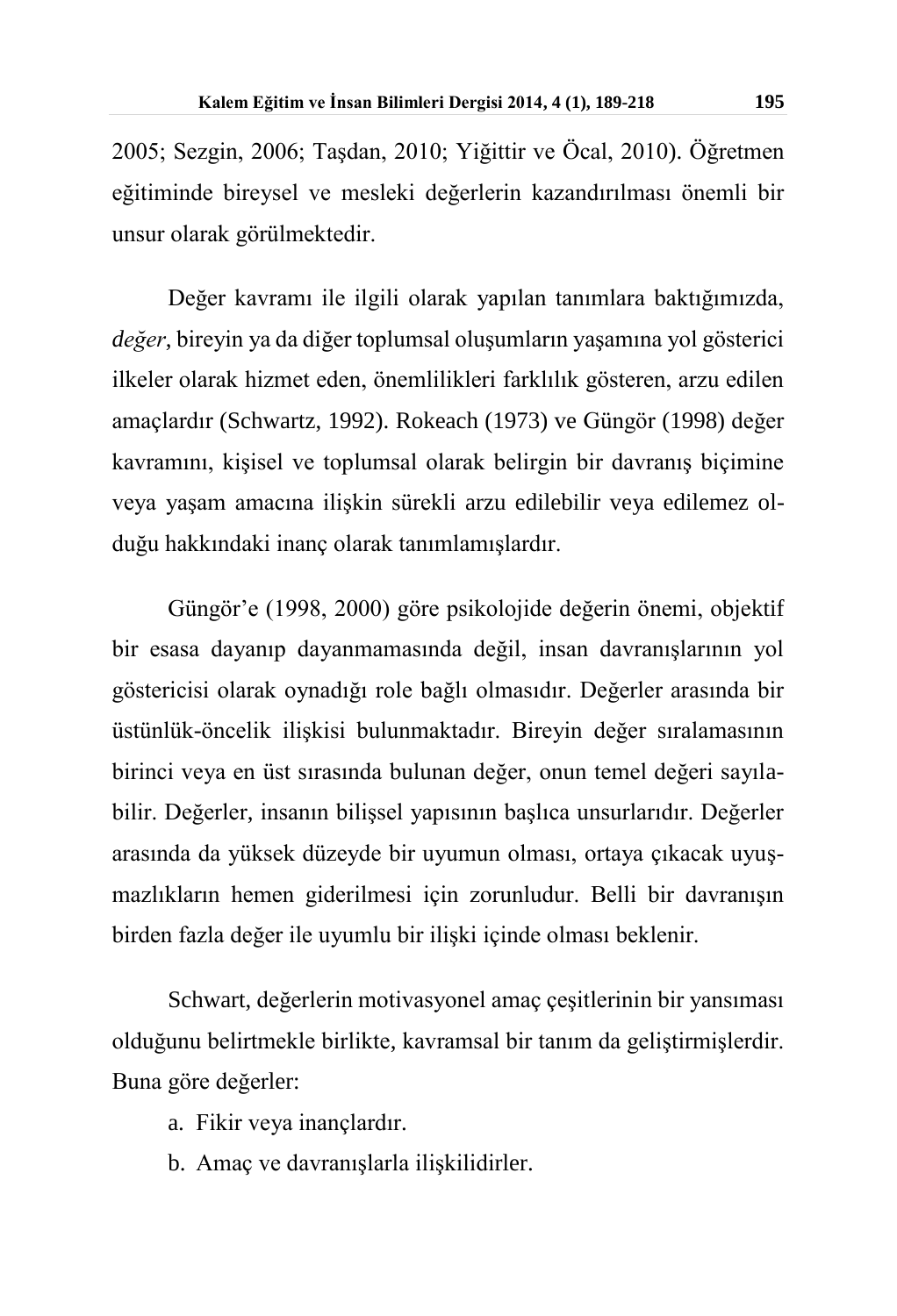- c. Durum ötesidir.
- d. Davranış ve olayların seçim ve değişimine rehberlik ederler.

e. Taşıdıkları öneme göre sıralanırlar. Schwartz değerler üzerine temellenen modelinde motivasyonel olarak 10 değer tipi belirlemektedir. Bu 10 tip, dünya kültürlerinde kabul edilen temel değerlerin geniş bir dağılımını kapsar ve 10 değer tipi arasındaki ilişkilerin evrensele yakın bir yapısını tanzim eder. Bu 10 değer güç, başarı, hazcılık, uyarılım, özyönelim, evrenselcilik, iyilikseverlik, gelenek, uyum ve güvenlik olarak belirlenmiştir (Schwartz, 1992; akt: Mehmedoğlu, 2007). Değer tipleri ve bunların altında yer alan değerler Tablo 1'de gösterilmiştir (Schwartz,1992; akt: Ünal, Deniz, Can, 2008).

**Tablo 1.** Değer Boyutları ve Tanımları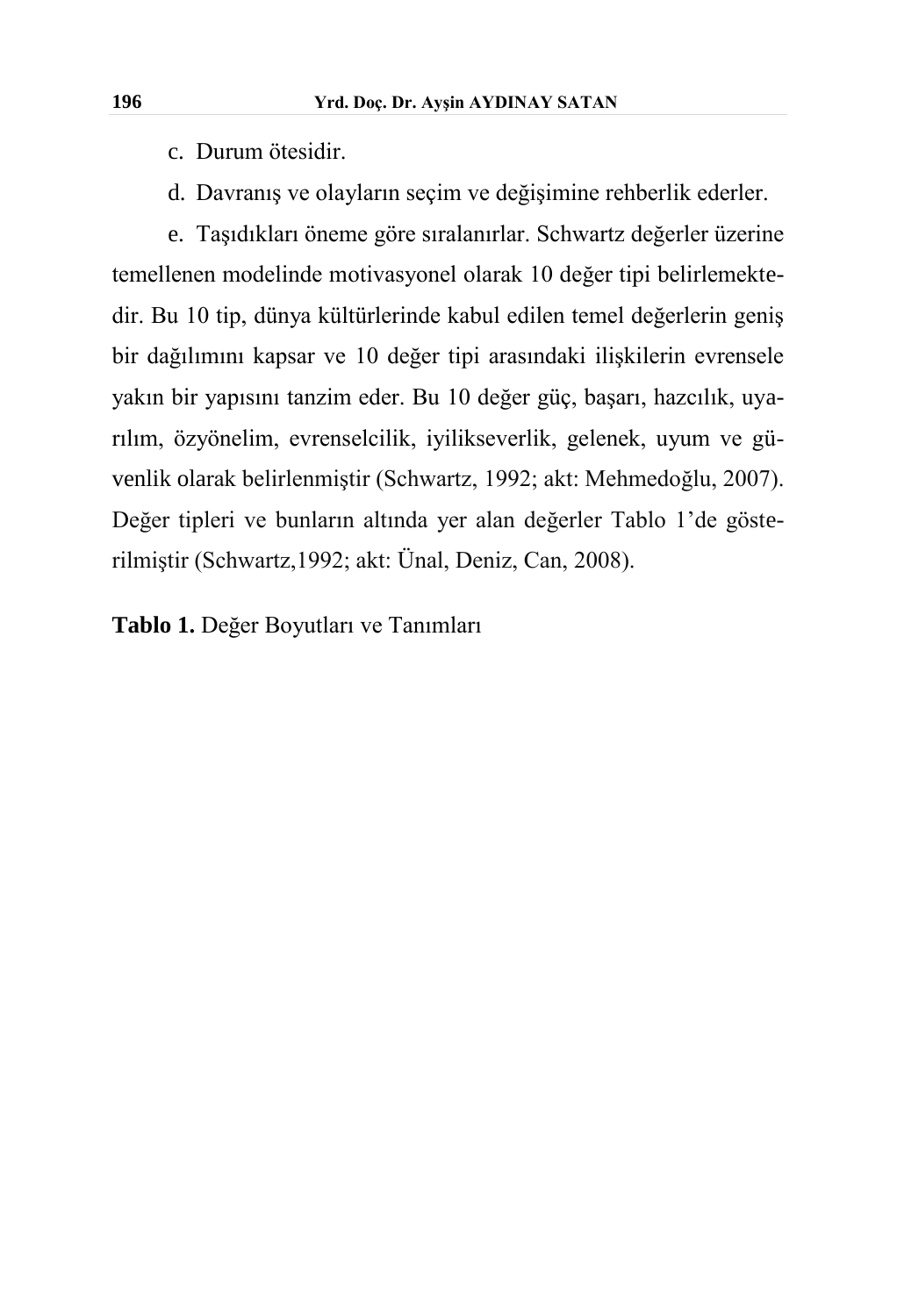| Tanım                                             | Örnek değerler                        |
|---------------------------------------------------|---------------------------------------|
| Güç: Sosyal statü, prestij, insanlar ve kaynak-   | Otorite, toplumsal itibarı koruma,    |
| lar üzerine hâkimiyet veya kontrol kurmaktır.     | sosyal                                |
| Başarı: Sosyal standartlara göre gösterilen       | Hırslı, yetenekli, başarılı ve etkili |
| kişisel başarıdır.                                |                                       |
| Hazcılık (Hedonizim):Zevk ve hayatı sev-          | Neşeli, hayattan zevk alan, kendini   |
| mekle ilgili bir değerdir.                        | şımartan ve haz değerleri             |
| Uyarılım: Hayatta heyecan, değişiklik ve          | Heyecanlı bir hayat, cüretkâr ve      |
| rekabet aramakla ilgili olan değerdir.            | hayattaki çeşitlilik                  |
| Kendini yönlendirme: Bu değer seçimde,            | Yaratıcılık, özgürlük, bağımsız,      |
| düşüncede ve araştırmada yani düşünce ve          | kendi hedeflerini seçen ve meraklı    |
| eylemde bağımsızlığı içerir.                      |                                       |
| Evrensellik: İnsanlığın ve doğanın refahını       | Barış içerisinde bir dünya, açık      |
| korumayı, kabul etmeyi ve anlamayı açıklayan      | fikirli, güzel bir dünya, eşitlik,    |
| bir değerdir.                                     | çevreyi koruyan, sosyal adalet, doğa  |
|                                                   | ile bütünlük ve erdem                 |
| Yardımseverlik: Kişisel ilişki kurulan insanların | Dürüst, sadık, sorumluluk sahibi,     |
| refahını düşünmekle ilgili bir değer boyutudur.   | affedici ve yardımsever               |
| Geleneksellik: Kişinin kültürü, dini ve gele-     | Hayattaki yerini kabul eden, dindar,  |
| neklerine saygısını ortaya koyan bir değer        | alçakgönüllü, ılımlı ve geleneklere   |
| boyutudur.                                        | saygılı                               |
| Uyumluluk: Diğerlerine zarar veren sosyal         | Büyüklerine saygı gösteren, itaat-    |
| beklenti ve normları çiğneyen istek, faaliyet ve  | kâr, nezaket ve özdisiplin            |
| hisleri kontrol altına almakla ilgili olan değer  |                                       |
| boyutudur.                                        |                                       |
| Güvenlik: Kişinin toplumla olan ilişkilerinde     | Temiz, aile güvenliği, ulusal gü-     |
| uyum ve güvenliği içeren değer boyutudur.         | venlik, karşılıklı iyilik ve sosyal   |
|                                                   | düzen                                 |

Bu 10 değer tipi ayrıca, farklı motivasyonel hedefler arasında karşılıklı uygunluk ve zıtlık esasına göre 2 boyutta gruplandırılmıştır. Uygun motivasyonel amaçları paylaşan değer tipleri son derece pozitif olarak ilişkilendirilmiş ve biri diğeri ile bitişik; çatışan motivasyonel hedeflerle karakterize edilmiş olan değer tipleri ise düşük veya daha negatif olarak ilişkilendirilmiş ve biri diğerine zıt olarak konumlandırılmıştır. Bu iki boyuttan; ilki, *Yeniliğe/Değişime açıklık* (özyönelim ve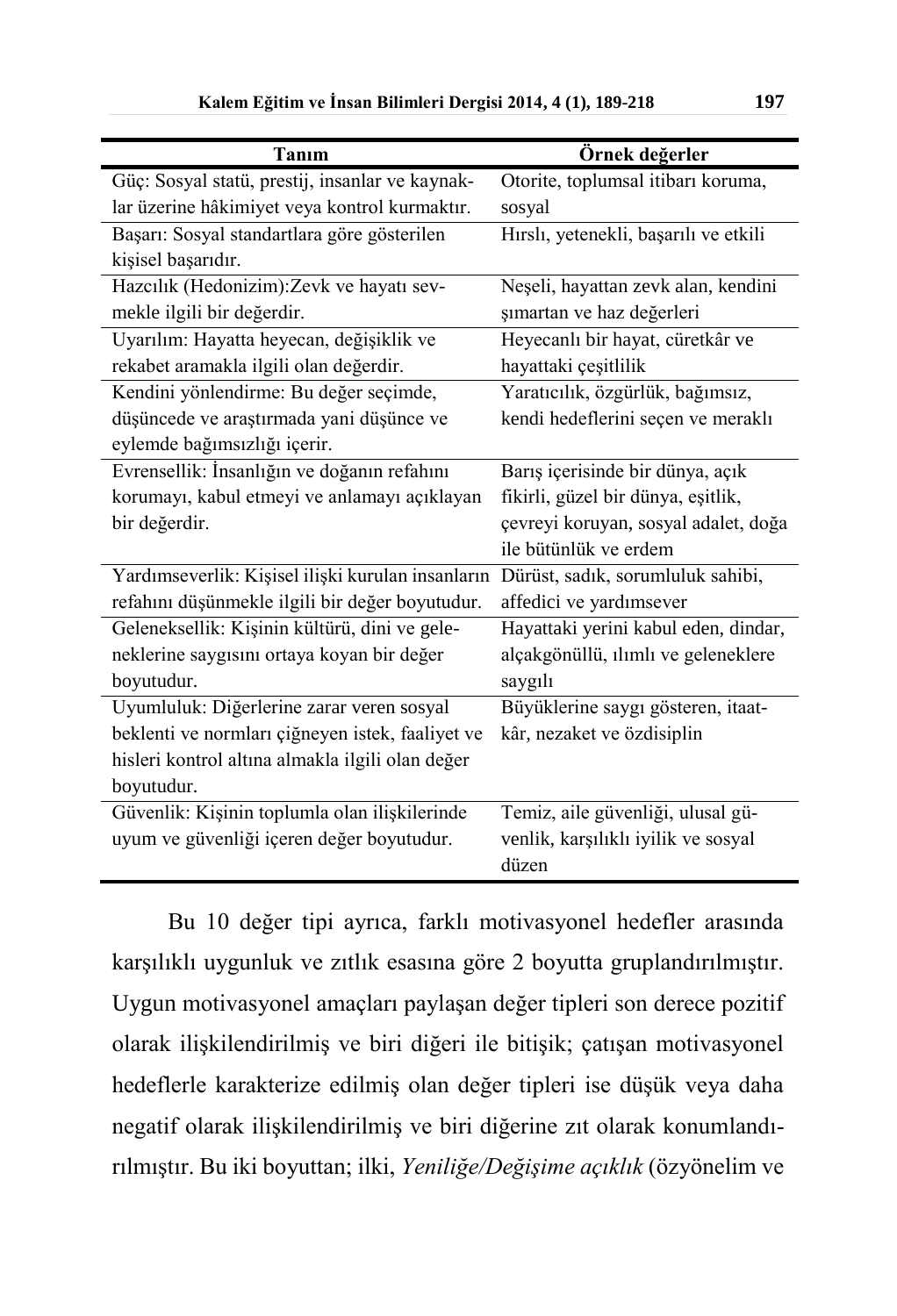uyarılım değerler tipleri) Х *Muhafazakarlık* (güvenlik, uyma ve gelenek değerler tipleri), ikincisi ise *Özaşkınlık* (iyilikseverlik, evrenselcilik değer tipleri) Х *Özgenişletim* (güç ve başarı değer tipleri) dir.

Değerlere yönelik olarak sürdürülen çalışmalarda farklı sınıflandırmalardan biri de Rokeach tarafından yapılan değer sınıflandırmalarıdır. Rokeach yaptığı sınıflandırma da *amaç değerler* (başarı, özgür seçim, eşitlik, erdem vb) ve bu değerlerin elde edilmesinde gerekli görülen *araç değerler* (cesaret, sorumluluk, gerçeklik, tutku vb) olarak iki düzeyde ele almıştır. Bu sınıflandırmaların da temel alındığı birçok çalışmada değerler, toplumsal, bireysel ve örgütsel açıdan incelenmiştir (Kuşdil ve Kağıtçıbaşı, 2000).

Bireylerin, grupların ve kültürlerin değerleri hakkında bilgi sahibi olmak onların tutum ve davranışlarına ilişkin kestirimlerde bulunmamıza yardımcı olabilir. Değerlerin bireyin sergilediği davranış ve tutumlar üzerinde kalıcı etkilerinin olduğuna inanılmaktadır. İçselleştirilen ve genel kabul gören değerler gelecek kuşaklara aktarılır. Değerlerin gelecek kuşaklara aktarılmasında etkili olan unsurlardan birisi de öğretmenlerdir (Başaran, 1994; Locke, 1983; Rokeach, 1973). Öğretmenlerin içinde bulunduğu okul ve çevrenin değerleri ile uyumlu tutum ve davranış içersinde olmaları gerekir (Bursalıoğlu, 2000).

Öğretmen adaylarının olumlu ve yüksek düzeyde öğretmenlik tutumları geliştirmelerinin birçok değişkene bağlı olduğu belirtilmekte ve bu değişkenler içersinde değerler sistemine dikkat çekilmektedir (Şenel Demir, Sertelin, Kılıçaslan ve Köksal, 2004). Bu bağlamda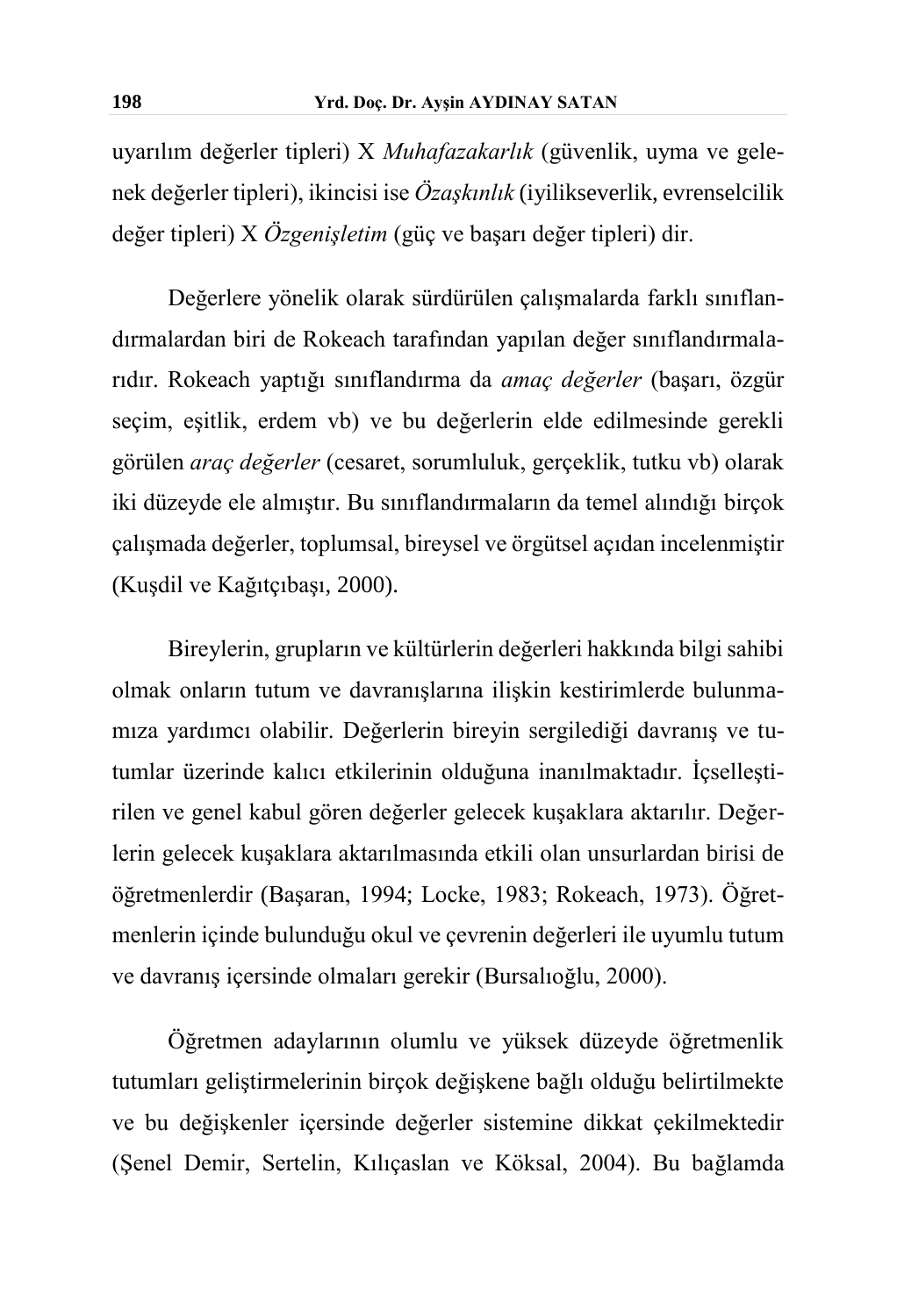değerlerden yola çıkarak tutumlara ulaşmak daha güvenilir ve daha geçerli bir yol olarak görülmektedir (Güvenç, 1976). Olumlu tutumlar kazanmış öğretmen adayları demek nitelikli öğretmenler demektir. Öğretmenlerin mesleklerine karşı tutumları, davranışlarına ve sınıf atmosferine yansıyarak öğrencilerinin kişilik geliştirmelerinde, öğretmen öğrenci ilişkilerinin niteliğinde ve öğrenmenin sağlanmasında belirgin bir rol oynamaktadır (Semerci ve Semerci, 2004). Bu nedenle öğretmen tutumlarının olumlu yönde olması beklenilir.

Bu görüş açısından bakıldığında eğitim fakültelerinin ortak amacı, etkili ve nitelikli öğretmen yetiştirmektir. Öğretmen yetiştiren yükseköğretim kurumlarında öğretmen adaylarına, bilgi ve beceri kazandırmanın yanında öğretmenliğin gerektirdiği uygun tutum ve davranışları kazandırıcı yaklaşımlara yer verilmesi son derece önemlidir (Oktay, 1991). Bu açıdan öğretmen adaylarının mesleğe yönelik tutumlarını belirleme, biçimlendirme ve yönlendirmede değerlerin önemli rol oynadığı düşünülmektedir.

Bu çalışma, Marmara Üniversitesi Atatürk Eğitim Fakültesi'nde okuyan son sınıf öğrencilerinin değer tercihlerinin öğretmenlik mesleğine yönelik tutumlarına etkisini belirlemek amacıyla aşağıdaki sorulara cevap aranmıştır.

- 1. Öğrencilerin bireysel değer tercihleri ile öğretmenlik mesleğine yönelik tutum arasında bir ilişki var mıdır?
- 2. Öğrencilerin bireysel değer tercihleri cinsiyete göre anlamlı bir farklılık göstermekte midir?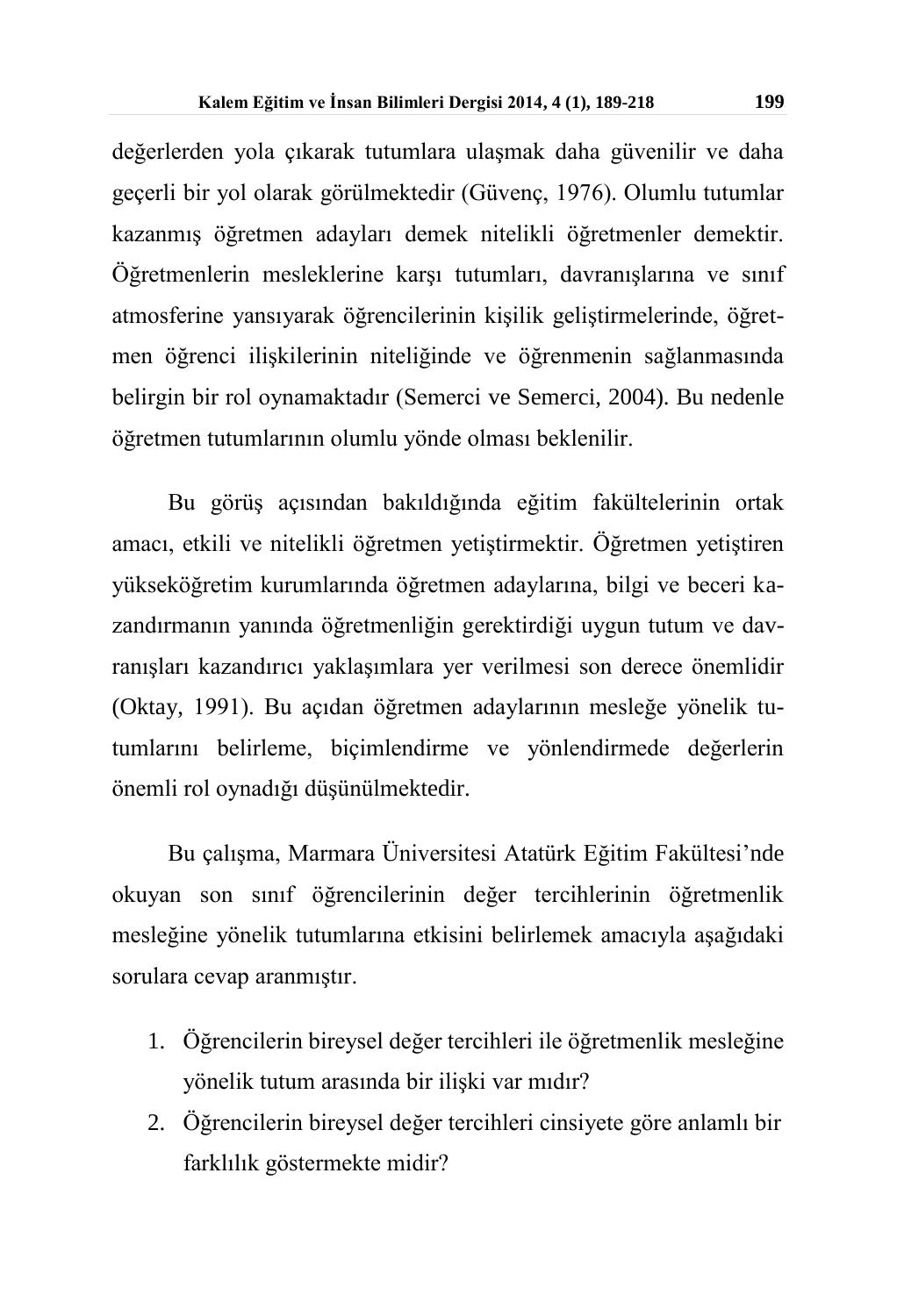- 3. Öğrencilerin öğretmenlik mesleğine yönelik tutumlar cinsiyete göre anlamlı bir farklılık göstermekte midir?
- 4. Öğrencilerin bireysel değer tercihleri öğretmenlik mesleğine yönelik tutumun anlamlı bir yordayıcısı mıdır?

#### **Yöntem**

# **Evren ve Örneklem**

Araştırmanın yönteminde ilişkisel tarama modeli kullanılmıştır. Araştırmanın evrenini Marmara Üniversitesi Atatürk Eğitim Fakültesi'ne devam eden 4. sınıf öğrencileri oluşturmuştur. Araştırmanın örneklemi Atatürk Eğitim Fakültesinin Sosyal Bilgiler Öğretmenliği, İngilizce Öğretmenliği, Psikolojik Danışmanlık ve Rehberlik Öğretmenliği, Fen Bilgisi Öğretmenliği, Fransızca Öğretmenliği, Resim Öğretmenliği, Matematik Öğretmenliği ve Bilgisayar ve Öğretimi Teknolojileri Eğitimi Öğretmenliği bölümlerine devam eden 4. sınıf öğrencilerin seçkili örneklem alma yollarından olan *Uygunluk Örneklemi* yoluyla tespit edilmiştir. Uygunluk örnekleminde araştırmacı çalışması için elverişli bir şekilde ulaşabileceği grubu belirler ve araştırma verileri o gruptan toplanır. Temel özelliği araştırmacının örnekleme ulaşmasının kolay olmasıdır (Fraenkel ve Wallen, 1993).

Örneklemden elde edilen demografik verilere bakıldığında, toplam 328 öğrenci bulunmaktadır. Bu öğrencilerin 205'i (% 62.5) kız, 123'ü (% 37.5) erkektir. Öğrencilerin 20'si (% 6.1) Resim Öğretmenliği, 27'si (% 8.2) İlköğretim Matematik Öğretmenliği, 33'ü (% 10.1) Sosyal Bilgiler Öğretmenliği, 75'i (% 22.9) Psikolojik Danışmanlık ve Rehberlik Öğretmenliği, 49'u (% 14.9) Fen Bilgisi Öğretmenliği, 25'i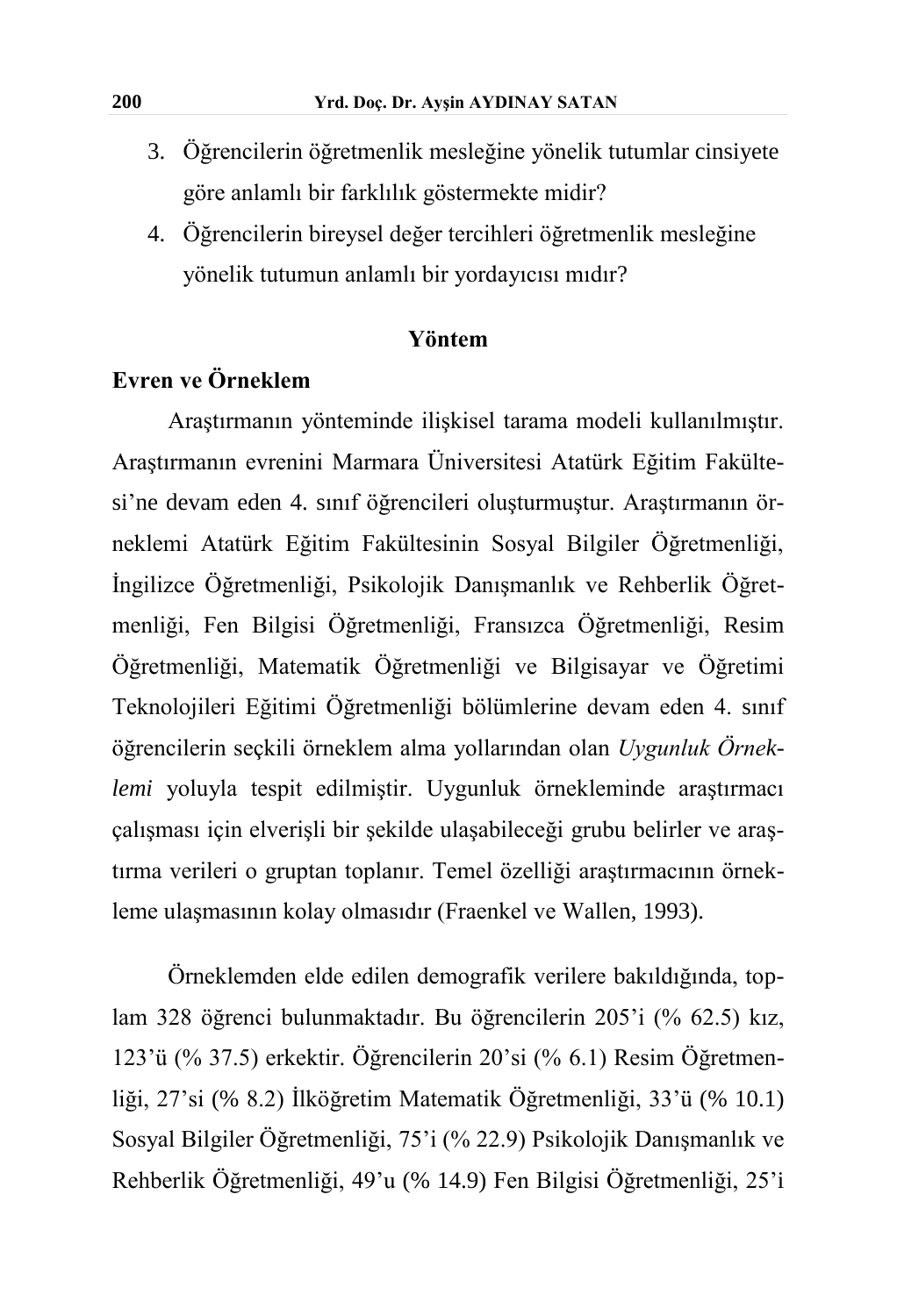(% 7.6) Müzik Öğretmenliği, 25'i (% 7.6) İngilizce Öğretmenliği, 38'i (% 11.6) Fransızca Öğretmenliği ve 36'sı (% 11.0) Bilgisayar ve Öğretimi Teknolojileri Eğitimi Öğretmenliği bölümlerinin dördüncü sınıf öğrencilerinden oluşmaktadır.

#### **Veri Toplama Araçları**

Araştırmada öğretmenlik mesleğine yönelik tutumlarını ölçmek için Özgür (1994) tarafından geliştirilen "Öğretmenlik Mesleğine Yönelik Tutum Ölçeği" ve Schwartz (1999) tarafından geliştirilen "Schwartz Değerler Listesi" kullanılmıştır.

Özgür (1994) tarafından geliştirilen ölçek 5'li Likert tipi ölçme aracı olup, yirmisi olumlu, on üçü olumsuz (3, 5, 11, 12, 14, 20, 23, 26, 27, 28, 29, 31, 32) toplam otuz üç maddeden oluşmaktadır. Ölçek; Hiç Katılmıyorum:1, Çok Az Katılıyorum:2, Biraz Katılıyorum:3, Oldukça Katılıyorum:4, Tamamen Katılıyorum:5 şeklinde puanlandırılmıştır. Olumsuz maddeler ise tersten puanlandırılmıştır. Ölçekten alınacak puanın yüksek ya da düşük olması, ölçek ile ölçülen özelliğin katılımcıda yüksek ya da düşük olduğunu gösterir. Ölçeğin sıra farkı korelasyon katsayısı hesaplanarak ilişki katsayısı 0.63 bulunmuştur. Bu araştırmada ise ölçeğin güvenirlik katsayısı 0.92 olarak bulunmuştur. Ölçeğin orijinal formunun tek boyutlu olarak geliştirilmiş olması da göz önünde bulundurularak, ölçek üzerinde boyutlandırmaya gitmeden toplam öğretmenlik mesleğine yönelik tutum puanı hesaplanmıştır.

Araştırmada değer yönelimlerini ölçmek için 57 değerden oluşan "Schwartz Değerler Listesi" kullanılmıştır. Katılımcılar toplam 57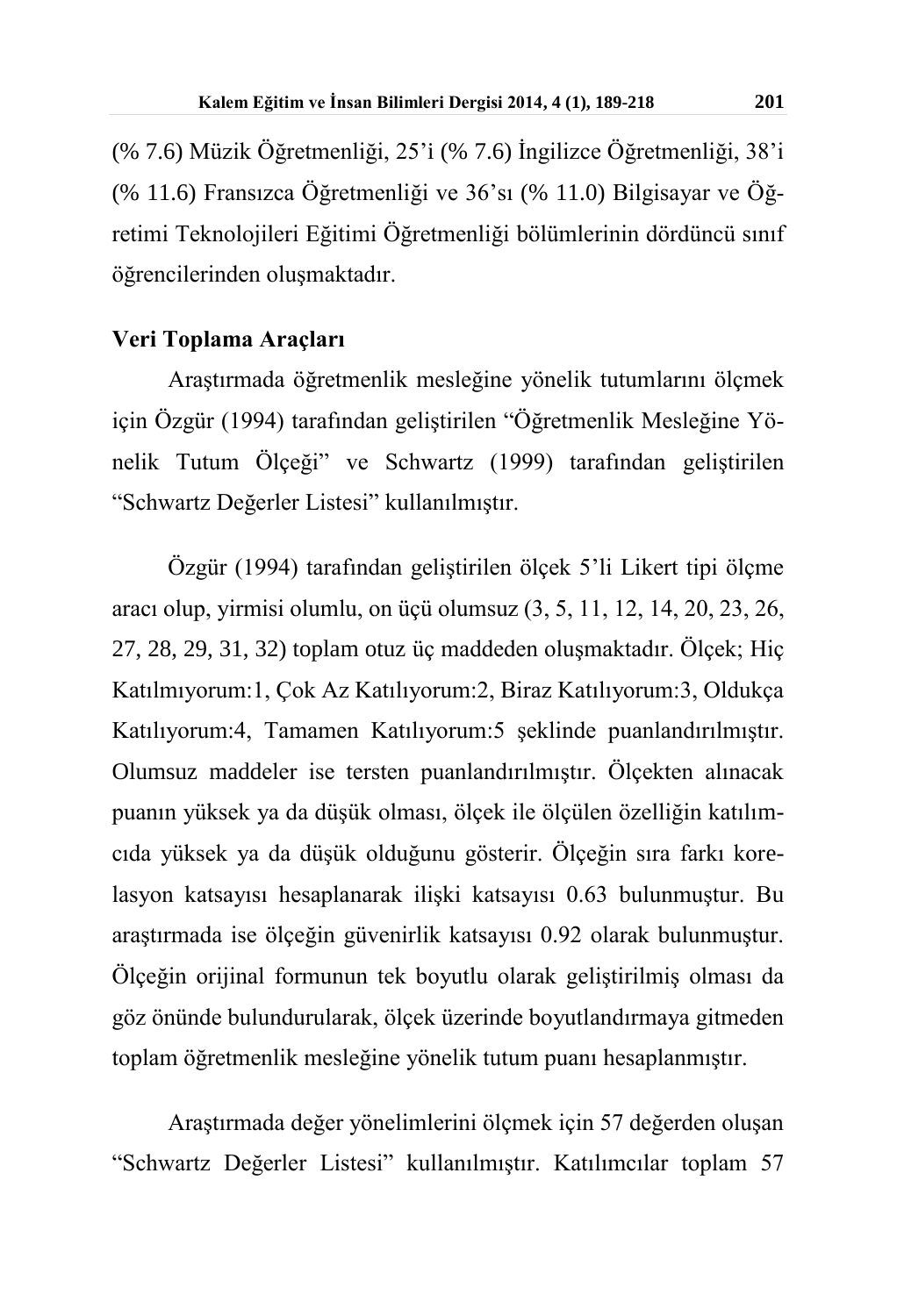değeri ve yanlarında parantez içinde verilmiş olan açıklamaları okuduktan sonra her birini kendi hayatlarını yönlendiren bir ilke olmaları açısından taşıdıkları öneme göre -1 (ilkelerime ters düşer) ile 7 (en üst düzeyde önemlidir) arasında değişen bir ölçek üzerinde değerlendirmektedirler. Ölçek on alt boyuttan oluşmaktadır. Kuşdil ve Kağıtçıbaşı (2000) tarafından yapılan çalışmada ana boyut ve değer tipleri ile her bir değer tipi içerisinde yer alan değerlerle ilgili olarak kullanılan Türkçe adlandırmalar esas alınmıştır. Özaşkınlık değer boyutu evrenselcilik (universalizm) ve iyilikseverlik (benevolence), özgenişletim değer boyutu ise başarı (achievement), güç (power) ve hazcılık (hedonizm) değer tiplerini kapsamaktadır. Kuşdil ve Kağıtçıbaşı (2000) tarafından yapılan çalışmada değerler için Cronbach Alpha ile hesaplanan iç tutarlılık katsayılarının .51-.77, değer grupları için .77-.83 arasında değiştiği görülmüştür. İç tutarlılık katsayıları evrenselcilik için .77, iyilikseverlik için .76, hazcılık için .54, güç için .75, başarı için .66, uyarılma .70, özyönelim .69, geleneksellik .63, uyma .51, güvenlik için .59 olarak bulunmuştur. Ayrıca ana değer grupları iç tutarlılık analiz sonuçlarına baktığımızda; muhafazakârlık grubu için .80, yeniliğe açıklık değer grubu için .81, özaşkınlık değer grubu için .81, özgenişletim değer grubu için .84 hesaplanmıştır.

#### **Veri Analizi**

Bireysel değerler tercihi listesinin alt boyutları ile öğretmenlik mesleğine yönelik tutum puanları arasındaki ilişkiyi görmek için Pearson Momentler Çarpımı Korelasyon katsayıları hesaplanmıştır. Cinsiyete göre bireysel değerler tercihleri ve öğretmenlik mesleğine yöne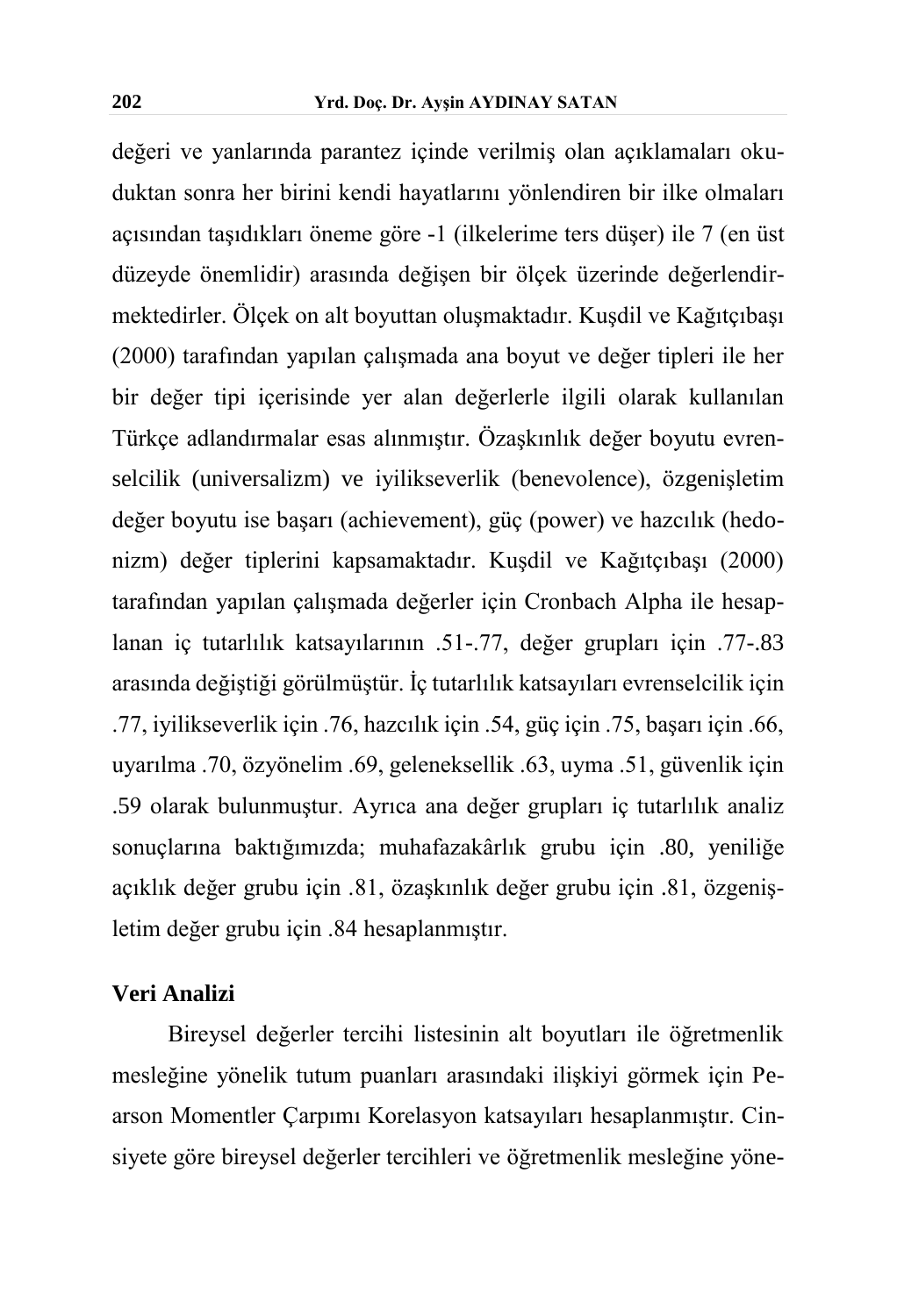lik tutumları farklılaşıp farklılaşmadığını bulmak için *t testi* analizi yapılmıştır. Değerlerin, öğretmenlik mesleğine yönelik tutumları açıklama ve yordama gücünün belirlenmesinde çoklu regresyon analizi uygulanmıştır. Elde edilen veriler "SPSS for windows 11.0" programında değerlendirilmiştir.

#### **Bulgular**

**Tablo 2.** Öğretmenlik Mesleğine Yönelik Tutum Puanları İle Değerler Listesi Ölçeği Alt Boyut Puanlarına Ait Pearson Momentler Çarpımı Korelâsyon Katsayıları

|                  |                  | Öğretmen Mesleğine<br>Yönelik Tutum |
|------------------|------------------|-------------------------------------|
|                  | Evrensel Düşünce | $.303**$                            |
|                  | Uyumluluk        | $.310**$                            |
| Değerler Listesi | Yardımseverlik   | $.347**$                            |
|                  | Geleneksellik    | .309**                              |
|                  | Güvenlik         | .366**                              |
|                  | Uyarılım         | $.120*$                             |
|                  | Başarı           | $.328**$                            |
|                  | Öz Yönelim       | $.210**$                            |
|                  | Hazcılık         | $.172**$                            |
|                  | Güç              | $.317**$                            |

p<.001 \*\*, p<.05\*

Tablo 2'deki korelasyon katsayıları incelendiğinde, değerler listesi ölçeği ile Öğretmenlik mesleğine yönelik tutum ölçeği için hesaplanan korelasyon katsayılarının 0.120 ile 0.366 arasında değiştiği görülmektedir. Tablo 2'nin incelenmesinde, değer listesi ölçeğinin 10 alt boyutu ile öğretmen mesleğine yönelik tutum puanları arasında zayıf düzeyde pozitif ve anlamlı bir ilişki olduğu görülmektedir güvenlik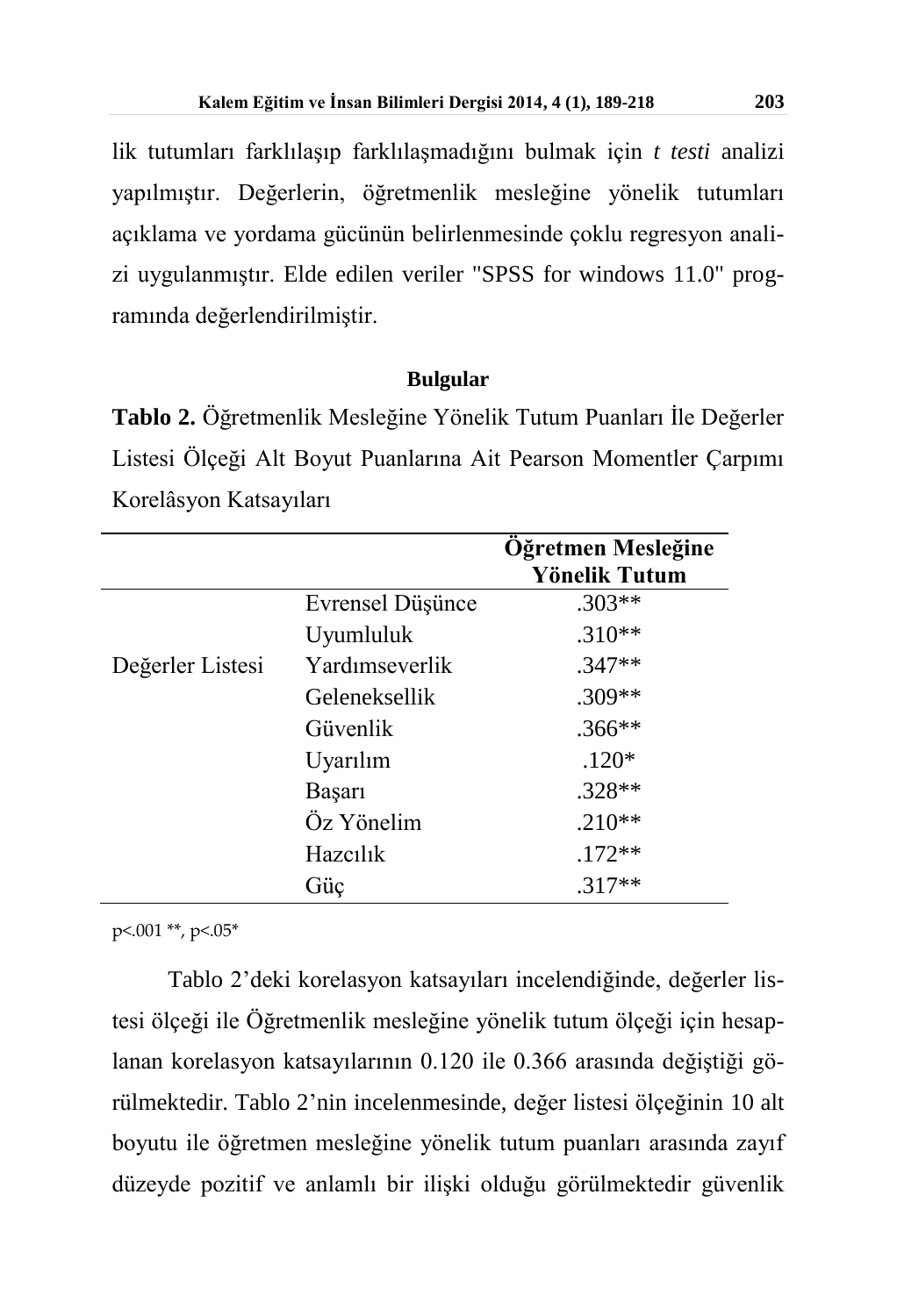$(r=.366, p\le 01)$ , yardımseverlik  $(r=.347, p\le 01)$ , başarı  $(r=.328, p\le 01)$ , güç (r=.317, p<.01), geleneksellik (r=.309, p<.01), uyumluluk (r=.310, p< .01), evrensel düşünce (r=.303, p<.01), öz yönelim (r=.210, p<.01), hazcılık (r=.172, p<.01) ve uyarılım (r=120, p<.05). Korelasyon katsayıları ayrıntılı olarak incelendiğinde değerler listesi ölçeğinin ilk sırasında yer alan güvenlik, yardımseverlik, başarı, güç ve geleneksellik değerlerinin öğretmenlik mesleğine yönelik tutumla arasındaki ilişkinin diğer 5 alt değere göre daha yüksek olduğu görülmektedir.

**Tablo 3.** Öğrencilerin Bireysel Değer Tercihlerinin Cinsiyete Göre Farklılaşıp Farklılaşmadığını Belirlemek Üzere Yapılan Bağımsız Grup t Testi Sonuçları

|                | <b>Cinsiyet</b>  | N   | $\overline{\mathbf{X}}$ | $S_{S}$ | Sd  | T        | р       |
|----------------|------------------|-----|-------------------------|---------|-----|----------|---------|
| Evrensel       | K <sub>1</sub> z | 205 | 13.804                  | 5.101   | 326 | .989     | .323    |
| Düşünce        | Erkek            | 123 | 13.634                  | 5.747   |     |          |         |
| Uyumluluk      | K <sub>17</sub>  | 205 | 18.297                  | 5.358   | 326 | .446     | .656    |
|                | Erkek            | 123 | 15.561                  | 6.165   |     |          |         |
| Yardımseverlik | $K_{1Z}$         | 205 | 27.346                  | 5.067   | 326 | .622     | .534    |
|                | Erkek            | 123 | 26.260                  | 5.337   |     |          |         |
| Geleneksellik  | $K_{1Z}$         | 205 | 19.346                  | 4.702   | 326 | $-1.074$ | .284    |
|                | Erkek            | 123 | 19.040                  | 5.690   |     |          |         |
| Güvenlik       | $K_{1Z}$         | 205 | 12.809                  | 4.498   | 326 | 1.447    | .149    |
|                | Erkek            | 123 | 13.122                  | 4.447   |     |          |         |
| Uyarılım       | $K_{17}$         | 205 | 28.131                  | 5.778   | 326 | $-.631$  | .542    |
|                | Erkek            | 123 | 27.138                  | 6.398   |     |          |         |
|                | $K_{1Z}$         | 205 | 21.370                  | 7.179   | 326 | .526     | .599    |
| Başarı         | Erkek            | 123 | 22.235                  | 6.861   |     |          |         |
| Öz Yönelim     | $K_{1Z}$         | 205 | 27.419                  | 5.589   | 326 | 1.842    | .066    |
|                | Erkek            | 123 | 27.008                  | 6.126   |     |          |         |
| Hazcılık       | $K_{1Z}$         | 205 | 20.861                  | 4.799   | 326 | 4.229    | $.00**$ |
|                | Erkek            | 123 | 21.112                  | 5.113   |     |          |         |
| Güç            | $K_{1Z}$         | 205 | 44.682                  | 8.454   | 326 | .289     | .780    |
|                | Erkek            | 123 | 43.731                  | 8.399   |     |          |         |

p<.001 \*\*, p<.05 \*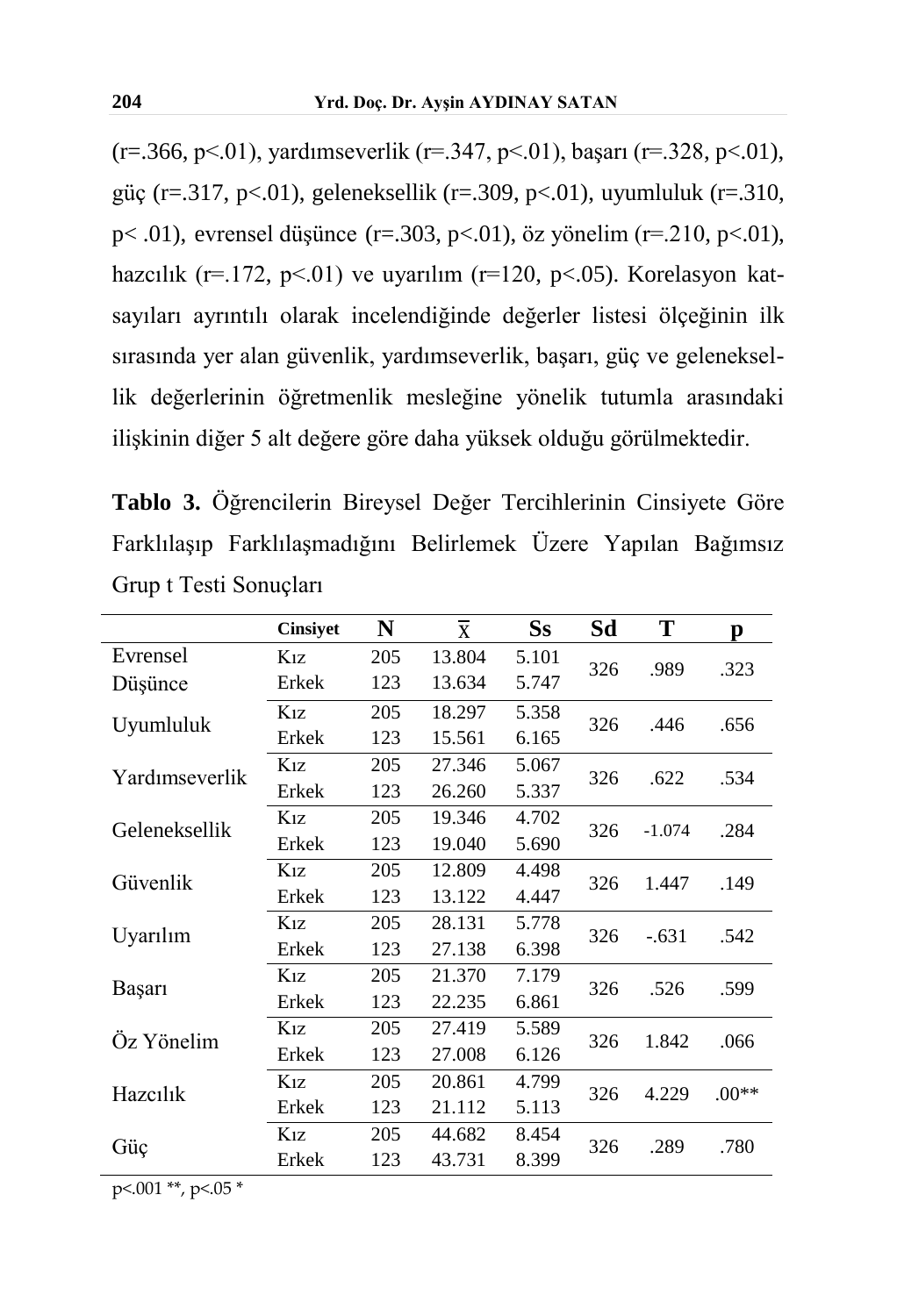Tablo 3'de araştırmaya katılan öğrencilerin bireysel değerler tercihinin "hazcılık" alt boyutu cinsiyete göre anlamlı bir farklılık gösterirken [t(326)=.4.229, p<.01] diğer alt boyutlarda anlamlı bir farklılık göstermemektedir. Erkek öğrencilerin hazcılık değeri  $(\bar{x}$ =21.112), kız öğrencilere ( $\bar{x}$ =20.861) göre daha olumludur. Bu bulgu, erkek öğrencilerin hazcılık değerine daha fazla önem verdikleri şeklinde yorumlanabilir.

**Tablo 4.** Öğretmenlik Mesleğine Yönelik Tutum Puanının Cinsiyet Değişkenine Göre Farklılaşıp Farklılaşmadığını Belirlemek Üzere Yapılan Bağımsız Grup t Testi Sonuçları

| <b>Cinsiyet</b> |     |        |        | Sd  |      | р    |
|-----------------|-----|--------|--------|-----|------|------|
| $K_{1Z}$        | 205 | 133.09 | 17.009 | 326 | .036 | .000 |
| Erkek           | 123 | 124.07 | 20.201 |     |      |      |

 $P < 001$  \*\*,  $P < 05$ \*

Tablo 4'de araştırmaya katılan öğrencilerin öğretmenlik mesleğine yönelik tutumları cinsiyete göre anlamlı bir farklılık göstermektedir [t(326)=.036, p<.01]. Kız öğrencilerin öğretmenlik mesleğine yönelik tutumları ( $\bar{x}$ =133.09), erkek öğrencilere ( $\bar{x}$ =124. 07) göre daha olumludur.

**Tablo 5.** Öğretmenlik Mesleğine Yönelik Tutumun Yordanmasına İlişkin Çoklu Regrasyon Analizi Sonuçları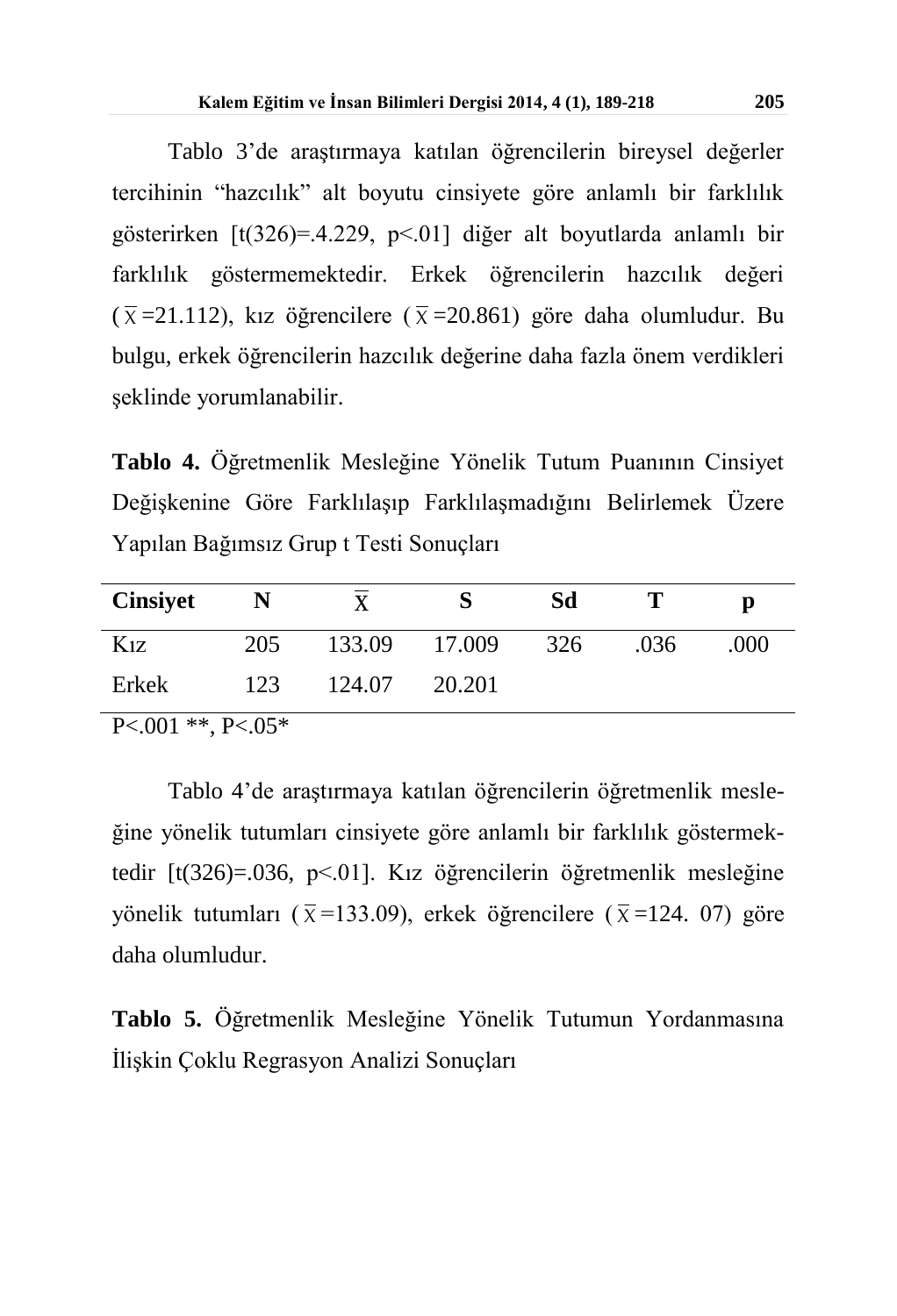| Değişken         | <b>Standardize</b><br>Edilmemiş<br><b>Beta</b> | <b>Std</b><br>Hata | <b>Standardize</b><br><b>Edilmis</b><br>Beta $(\beta)$ | Т       | P       |
|------------------|------------------------------------------------|--------------------|--------------------------------------------------------|---------|---------|
| <b>SABIT</b>     | 88.058                                         | 5.983              |                                                        |         |         |
| Evrensel Düşünce | .144                                           | .179               | .065                                                   | .806    | .421    |
| Uyumluluk        | $-164$                                         | .336               | $-.043$                                                | - 486   | .627    |
| Yardimseverlik   | .353                                           | .286               | .109                                                   | 1.235   | .218    |
| Geleneksellik    | .359                                           | .178               | .135                                                   | 2.011   | $.045*$ |
| Güvenlik         | .670                                           | .243               | .215                                                   | 2.649   | $.008*$ |
| Uyarılım         | $-.171$                                        | .300               | $-.041$                                                | $-.571$ | .569    |
| Başarı           | .444                                           | .238               | .120                                                   | 1.863   | .063    |
| Öz Yönelim.      | $-166$                                         | .282               | $-.046$                                                | $-.587$ | .558    |
| Hazcılık         | .307                                           | .212               | .095                                                   | 1.446   | .149    |
| Güç              | $-.475$                                        | .212               | $-.135$                                                | $-240$  | $.026*$ |

 $R = 433 \quad R^2 = 188 \quad F(9.225) = 6.644 \quad p < 0.05^*$ 

Tablo 5'te görüldüğü üzere bireysel değer tercihi (evrensel düşünce, uyumluluk, yardımseverlik, geleneksellik, güvenlik, uyarılım, başarı, kendini yönetme, hazcılık, güç) değişkenleri öğretmenlik mesleğine yönelik tutum ile zayıf düzeyde anlamlı bir ilişki vermektedir (R=.433, R<sup>2</sup>=.188, p<01). Standardize edilmiş regresyon katsayısı ( $\beta$ ) göre, yordayıcı değişkenlerinin öğretmenlik mesleğine yönelik tutum üzerindeki göreli önem sırası; güvenlik, geleneksellik ve güç alt boyutlarıdır. Regresyon katsayılarının anlamlılığına ilişkin t-testi sonuçları incelendiğinde ise güvenlik, geleneksellik ve güç alt boyutlarının öğretmenlik mesleğine yönelik tutum üzerinde önemli (anlamlı) bir yordayıcı olduğu görülmektedir. Değerler listesi ölçeğinin diğer alt boyutları ise önemli bir etkiye sahip değildir. Yapılan çoklu regresyon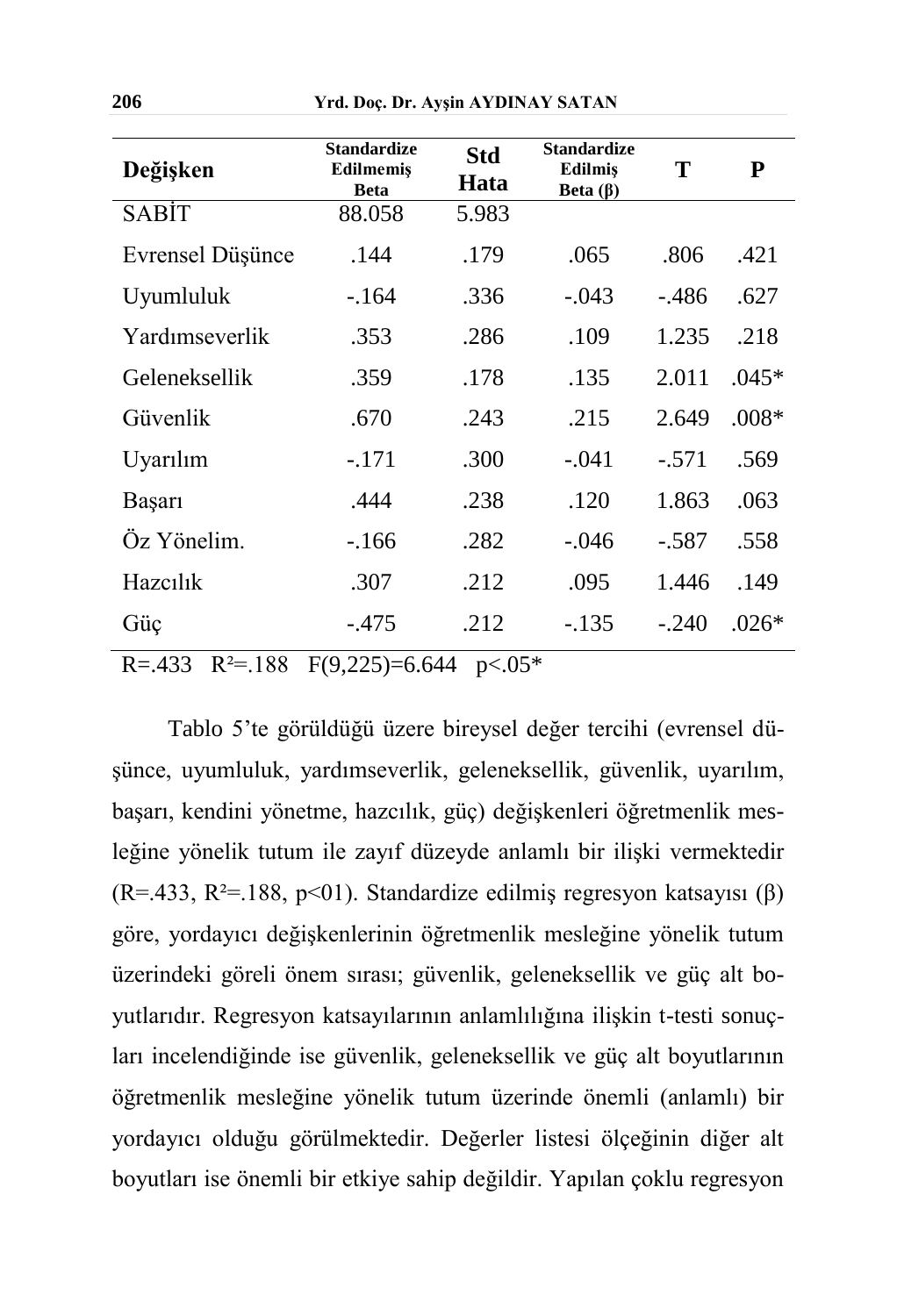analizine göre, öğretmen mesleğine yönelik tutum puanlarının yordanmasına ilişkin regresyon denklemi aşağıda verilmiştir:

Y=88.058+.670\*\*(Güvenlik)+.135\*(Geleneksellik)+(-.475)\*(Güç)+.4 44(Başarı)+ .307(Hazcılık)+ .353 (Yardımseverlik)- .166 (Özyönelim)- .171(Uyarılım)-.164(Uyumluluk)

### **Tartışma, Sonuç ve Öneriler**

Araştırmada Değerler listesi ölçeğinin 10 alt boyutu ile öğretmenlik mesleğine yönelik tutum puanları arasında pozitif ve zayıf düzeyde anlamlı bir ilişki bulunmuştur. Öğretmen adaylarının bireysel değer tercihlerinin öğretmenlik mesleğine yönelik tutum ile olan ilişkisi şu şekilde sıralanmaktadır; *güvenlik, yardımseverlik, başarı, güç, geleneksellik, uyumluluk, evrensellik, öz yönelim, hazcılık ve uyarılımdır.* Alanyazında öğretmen adaylarının bireysel değer tercihleri ile öğretmelik mesleğine yönelik tutumunu birlikte analiz eden araştırma sonucuna rastlanmamaktadır. Ancak bazı araştırmaların öğretmen adaylarının ve öğretmenlerin önem sırasına göre öncelik verdikleri bireysel değer tercihleri ile ilgili sonuçlar, araştırmadan elde edilen bu bulguyu dolaylı da olsa desteklemektedir (Yıldız, Taşkıran ve Çiçek, 2011; Özkul, 2007; Alnıaçık ve Yılmaz, 2008; Sezgin, 2006; Aktepe ve Yel, 2009; Aydın, 2003).

Schwartz'ın değer kuramında yapıları gereği g*üvenlik, yardımseverlik, başarı, güç, geleneksellik, uyumluluk, evrensellik* alt boyutları güdüsel olarak birbirleriyle uyumluluk göstermektedir. Araştırmada uyumluluk gösteren değerlere baktığımızda *güvenlik, yardımseverlik,*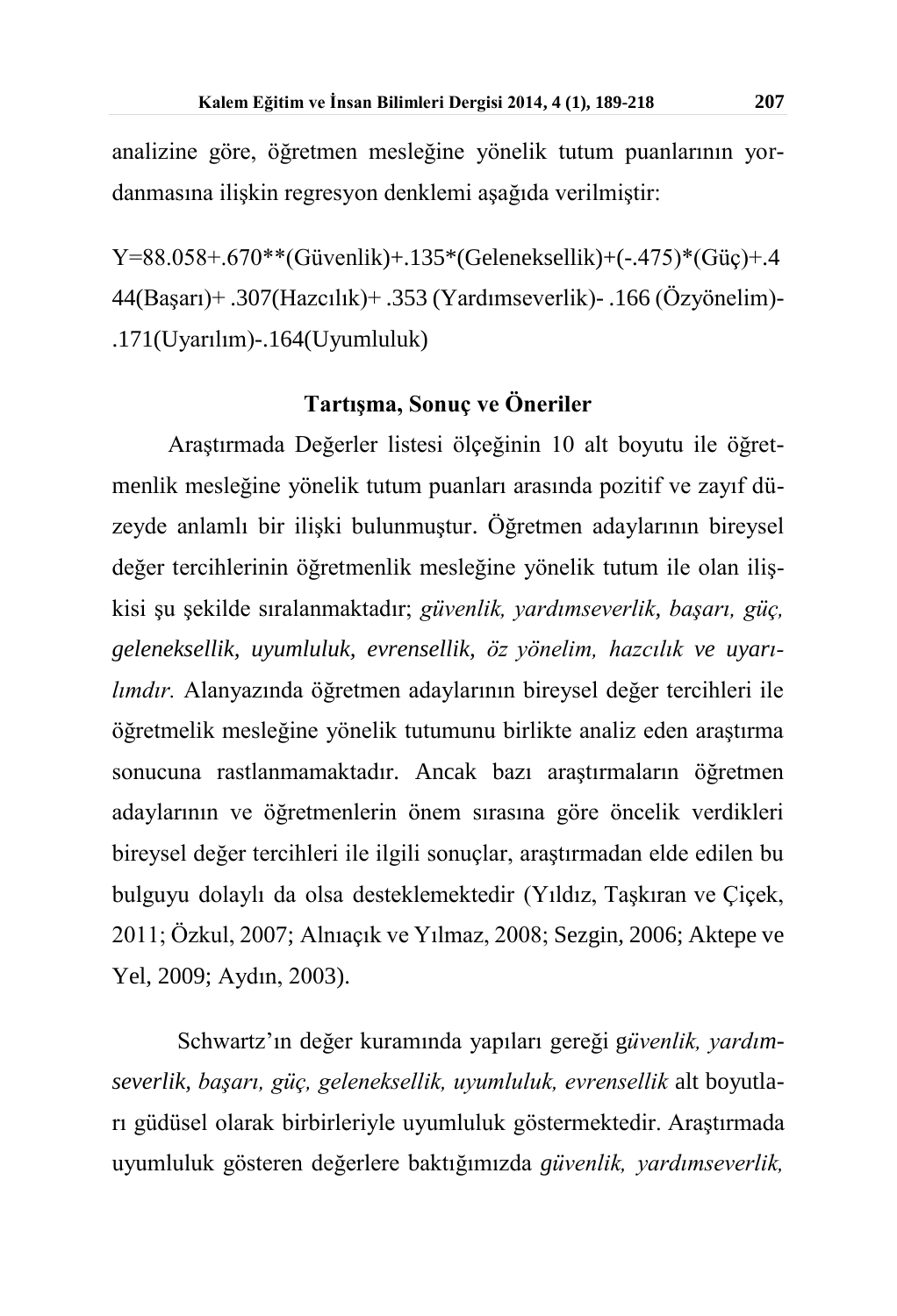*geleneksellik, uyumluluk ve evrensellik* yer almaktadır*.* Güvenliğin güdüsel amacı emniyet, uyum ve toplum, ilişkilerin ve kişinin kendi benliğinin istikrarının devamının sağlanmasıdır. Yardımseverlik, yakın çevredeki diğer insanların refahına odaklanırken, geleneksel değeri oluşturan güdü, saygı, bağlılık kültür ya da din tarafından bireye yüklenen gelenek ve fikirlerin kabullenilmesidir. Uyumluluk değerinin güdüsü ise, başkalarını üzecek ya da zarar verecek, sosyal beklentileri ya da kuralları bozacak hareketlerin, isteklerin, dürtülerin sınırlanması oluşturur. Evrensellik ise, bütün insanların ve doğanın refahının anlaşılmasına, değer kazanmasına ve korunmasına odaklanır. Bu değerler motivasyonel kaynakları dikkate alındığında muhafazakâr yaklaşım boyutunu yansıtmakta, insanların bencil duygularını aşmasına ve diğer insanların refahının artmasına yardımcı olmak şeklinde açıklanmaktadır (Schwartz, 1992; akt: Ünal, Deniz, Can, 2008). Schwartz'ın değer kuramına göre birbirine yakın olan değerlerin aynı güdüsel ihtiyaçları paylaşan birbirleri ile uyumlu değer tipleri olduğu belirtilmektedir. Ancak *başarı* ve *güç* değerleri yukarıda sözü edilen değerlere göre zıtlık göstermekle birlikte kendi aralarında uyumluluk da göstermektedir. Başarı değerinin amacı; kişisel yeterliliği göstermek doğrultusunda kişisel başarı iken, güç değerinin motivasyon aracı sosyal statü, prestij ve diğer insanları ve kaynakları kontrol etme isteği bulunmaktadır. Son üç değer *öz yönelim,hazcılık* ve *uyarılım*ın*,* insanları kendi kişisel ilgilerini geliştirmeye motive eden değerlerdir. Bu değerlerin motivasyonel kaynaklarına baktığımızda ise kendini yönlendirme bireyin kendisini kontrol etmesi, özerklik ve bağımsızlığını yansıtan değerler olduğu görülmektedir. Öğretmen adaylarının değer tercih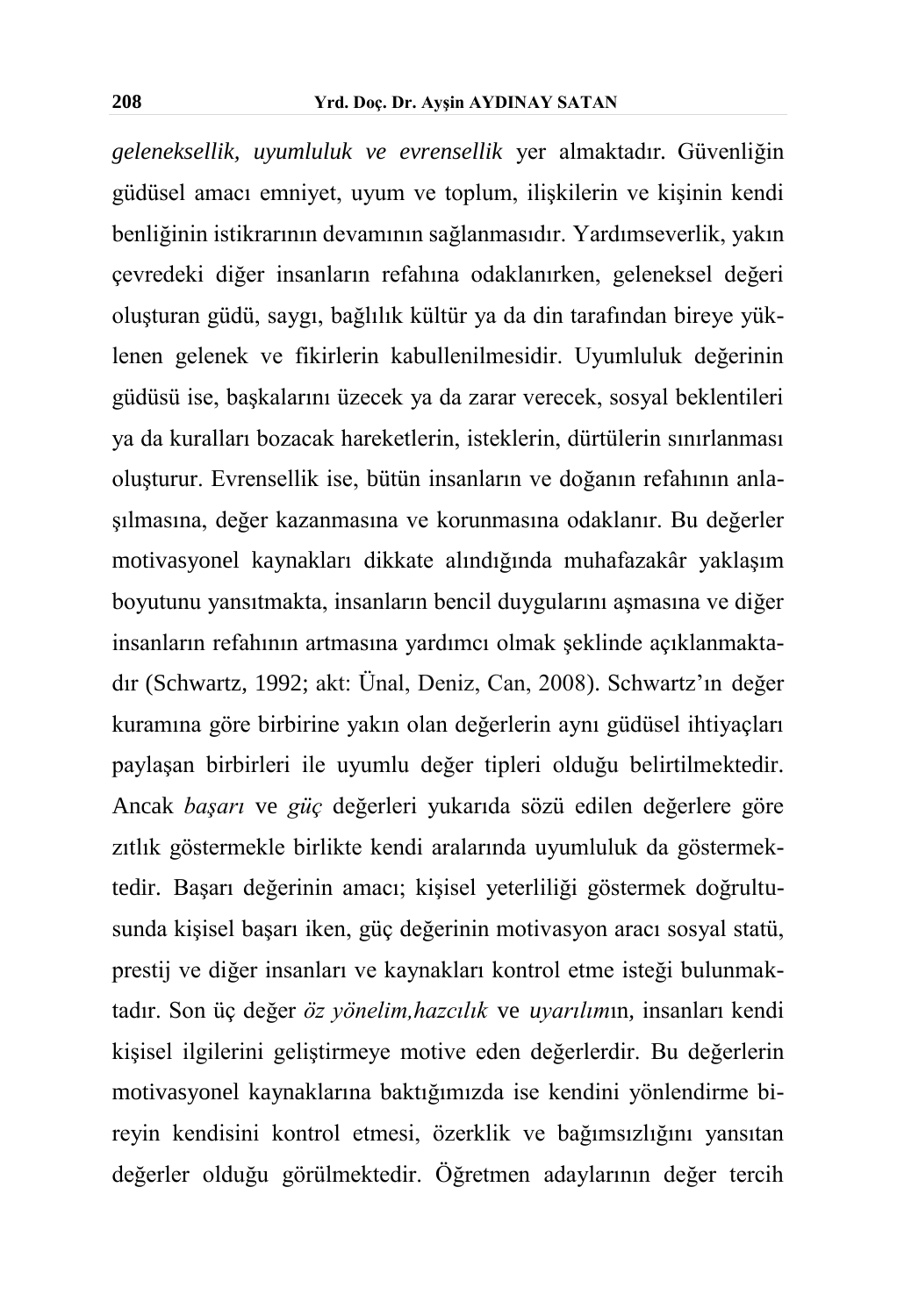sıralamalarında farklılıklar değerlerin değişime açık yapılar olduğunu göstermektedir. Özellikle de, zaman içinde ortaya çıkan gereksinmeleri karşılamak için değer önceliklerinde değişiklikler olmaktadır (Kuşdil ve Kağıtçıbaşı, 2000).

Araştırmada erkek öğretmen adaylarının "Hazcılık" değerine, bayan öğretmen adaylardan daha fazla önem verdikleri görülmektedir. Alanyazında bu araştırma bulgusunu destekleyen çalışmalar bulunmaktadır (Başçiftçi, Yanpınar ve Ergül, 2011; Dilmaç, Deniz ve Deniz, 2009; Sarı, 2005; Sağnak, 2003). Bu sonuç bize, okullarda erkek öğretmenlerin bayan öğretmenlere göre daha fazla bireysel zevk ve istekleri ön plânda olan neşeli, yaşamdan zevk alan, kendini şımartan kişiler olduğunu düşündürmektedir. Diğer bir ifade ile erkek öğretmen adaylarının hayattan alınan zevke ve kişisel ödüllendirilmeye önem verdikleri söylenebilir. Erkek öğretmen adaylarının hayatın güzel yanlarını görmeye çalışmaları, çalıştıkları okullarda daha pozitif bir öğretmenlik tutumları göstermelerine, okullarıyla kolayca bütünleşmelerine yardımcı olabilir. Bu bulgu kadın öğretmenler açısından cinsiyet rolleri kavramı ile açıklanabilir. Kadın öğretmenlerin mesleklerinin dışında aile içersinde çocukların yetiştirilmesi, ev işleri gibi sorumluluklarının yanı sıra bağışlayıcı olmak, sadık olmak, itaatkar olmak, kibar olmak, toplumsal düzeni sağlamak, temiz olmak gibi değerleri de taşımaları toplum tarafından kadından beklenilen davranış ve tutumlar içersinde görülmektedir. Bu durum kadın öğretmenlerin sorumluluklarını arttırmaktadır. Buna bağlı olarak kendi isteklerini ön plânda tutmasını güçleştirmekte ve kendi kişisel ilgilerini geliştirmeyi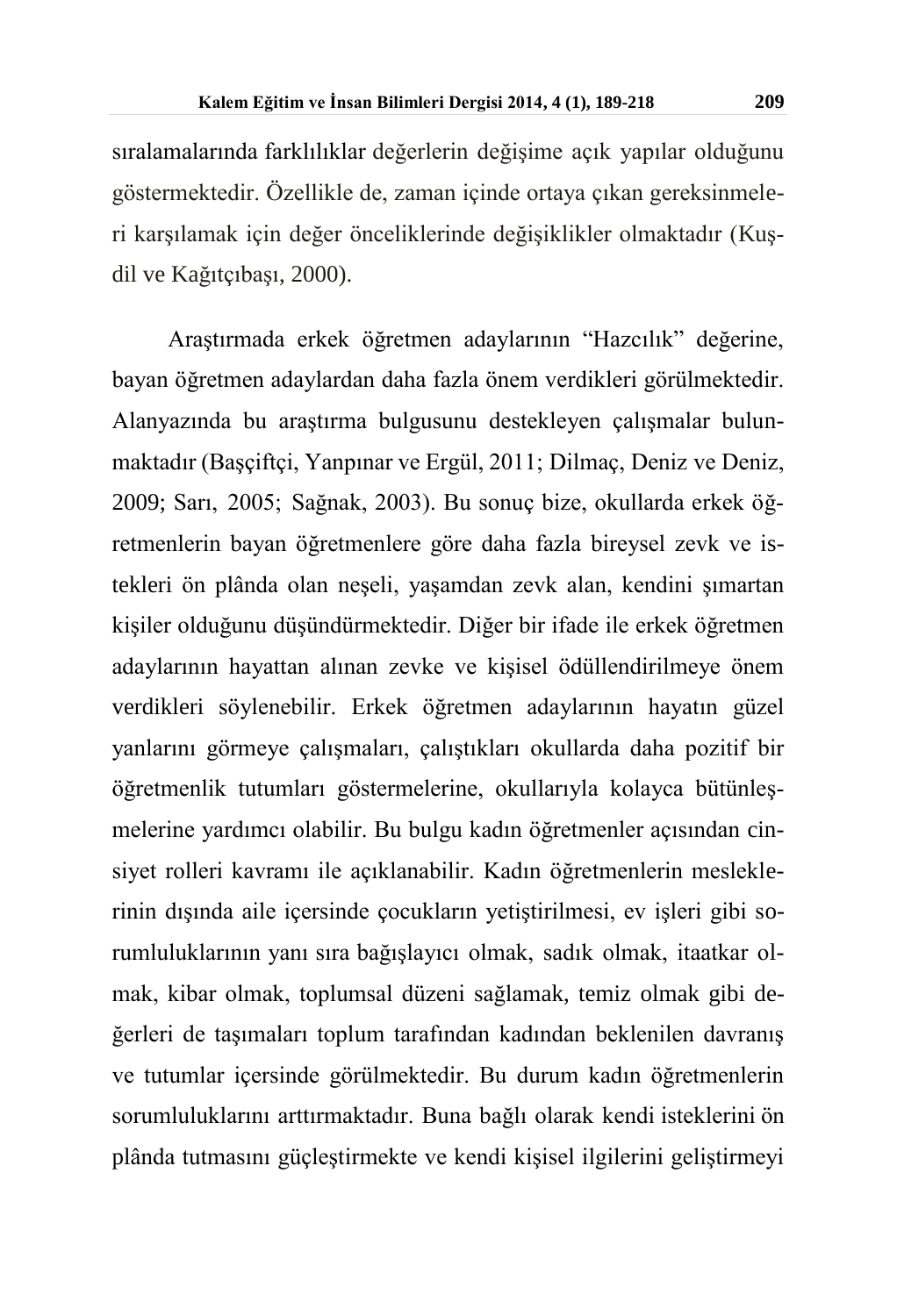motive eden *hazcılık* değerini öncelikli bir değer olarak algılamasını güçleştirmektedir (Schwartz, 1994). Bu bakış açısı, Uysal'ın (2007) ifade ettiği geleneksel statü ve rol yaklaşımı altında yer almaktadır. Temel ve Aksoy'a (2001) göre de Türk kültüründe kadınlara ilişkin özellikler daha çok kişilerarası ilişkilerle ifade edilir. Kadınlardan beklenen temel görevler; duygusal olmaları, işbirliği yapmaları, bakım ve ilgi göstermeleridir. Erkeklerin ise bağımsız davranmaları, aileyi temsil etmeleri, rekabetçi olmaları vurgulanmaktadır.

Kız öğrencilerin öğretmenlik mesleğine yönelik tutum puanları erkek öğrencilerin tutum puanlarından yüksek bulunmuştur. Bu bulgu, kız öğrencilerin erkek öğrencilere göre öğretmenlik mesleğine yönelik daha olumlu tutuma sahip olduklarını göstermektedir. Alanyazın da bu bulguyu destekleyen çalışmalar bulunmakla (Camadan ve Duysak, 2010; Akpınar, Kaya ve Büyükkasap, 2005; Şen, 2006; Çetinkaya, 2007; Özgür, 1994; Saracaloglu, 1992) birlikte Çapa ve Çil (2000), Çakır, Kan ve Sünbül (2006) ve Semerci ve Semerci (2004) tarafından yapılan araştırmalarda ise öğretmen adaylarının öğretmenlik mesleğine yönelik tutumları cinsiyete göre farklılık göstermediği yönündedir. Araştırmadan elde edilen sonuca göre, kız öğrencilerin erkek öğrencilere nazaran öğretmenlik mesleğine karşı daha ılımlı baktıkları, nispeten daha fazla değer verdikleri, kendileri için ideal gördükleri ve öğretmen olma isteğinin daha yüksek olması onların öğretmenliğe yönelik tutumlarının daha olumlu olmasını sağlayabilir. Aynı zamanda toplumumuzda "öğretmenlik bayan mesleğidir" algısının kız öğrenciler üzerinde daha etkili olduğu düşünülmektedir.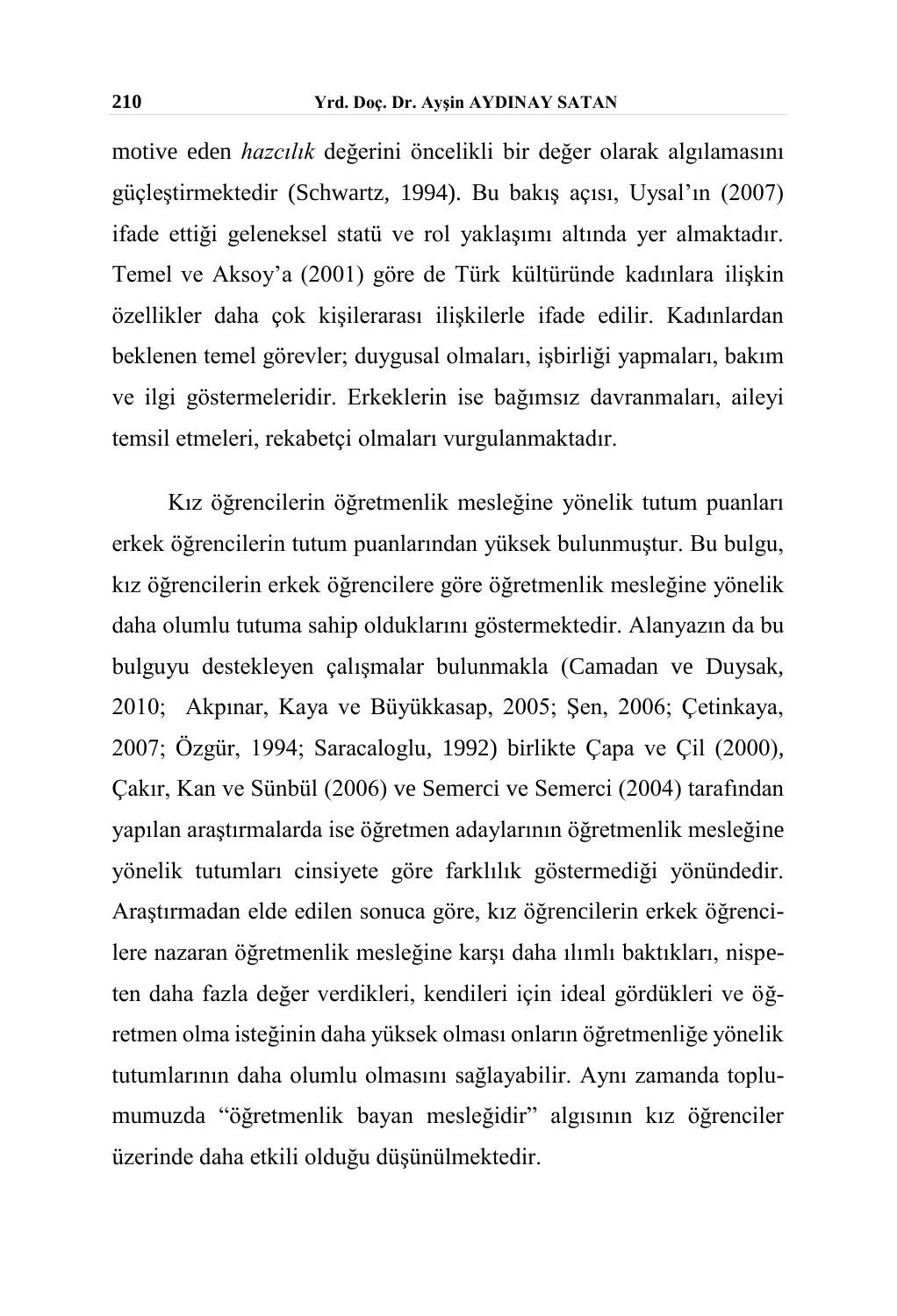Güvenlik, geleneksellik ve güç alt boyutlarının öğretmenlik mesleğine yönelik tutum üzerinde önemli (anlamlı) bir yordayıcı olduğu görülmektedir (Bkz. Tablo. 5). Eğitim fakültesinde okuyan öğretmen adaylarının güvenlik, geleneksellik ve güç değerlerinin öğretmenlik mesleğine yönelik tutumlarını etkilemektedir. Alanyazında ise araştırma bulgularını destekleyecek bir araştırmaya rastlanmamıştır. Bu üç değerden güvenlik ve geleneksel değerler birbirleri ile uyumluluk gösteren değerlerdir. Bu değerler, benliğin sınırlanmasını, gelenek ve uygulamaların sürdürülmesini, varolan durumun korunmasını vurgulamaktadır (Schwartz, 1994). Bu bağlamda öğretmenlerin devlete hizmet etme boyutuyla siyasal güce bağlı olmaları, kendilerini daha güvende hissetmelerine neden olabilir. Aynı zamanda devlet memuru olmanın iş, sosyal haklar ve işten çıkartılmama gibi güvencelerin öğretmenlerin öğretmenlik mesleğine yönelik tutumlarını şekillendirdiği söylenebilir. Bununla birlikte öğretmen adaylarının geleneksel kültüre ya da dine ait olan geleneklere ve düşüncelere saygı duymak, kabul etmek bağlanmak şeklinde tutum ve davranış geliştirdikleri de söylenebilir. Durmuş (1996) da bireysel tutum ve davranışların büyük ölçüde ahlakî-dinî değerlerle, örf ve adetlerin içerdiği değerlerin etkisi altında kaldığını belirtmektedir. Bu bağlamda öğretmen adaylarının dinî, millî ve ahlakî değerlere önem verdiklerini söyleyebiliriz. Öğretmen adaylarının güvenlik ve geleneksel değerleri, onların öğretmenlik mesleğine yönelik tutumlarında muhafazakâr düşünce ve davranışlar içerisinde olabileceklerini düşündürmektedir.

Araştırmada yer alan öğretmen adaylarının mesleğe yönelik tu-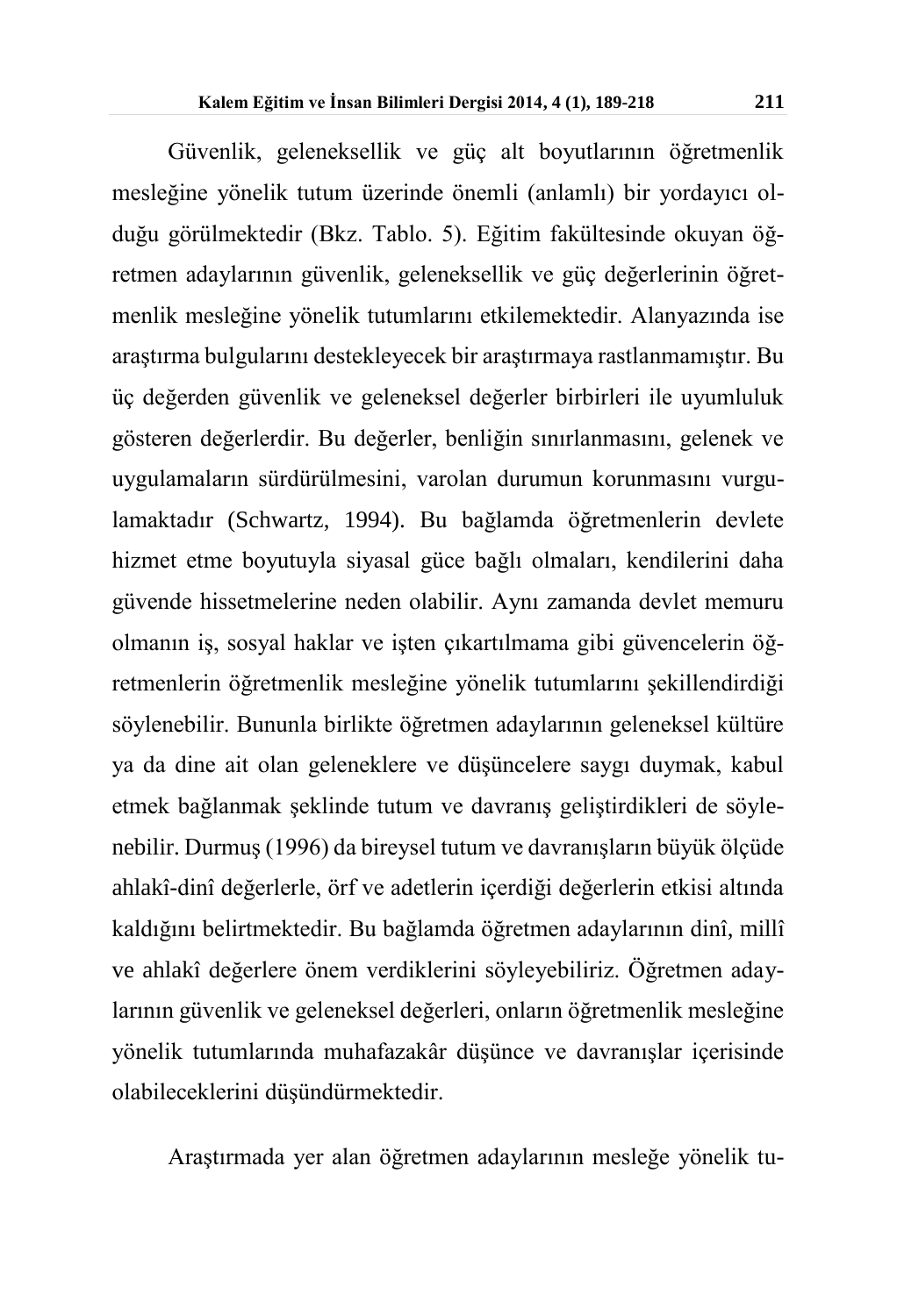tumlarını açıklayan bir başka değerin ise *güç* olduğunu görmekteyiz. Bu değer güvenlik ve geleneksellik değerleri ile karşıt veya benzer gruplarda olmamakla beraber koruyucu (muhafazakâr) yaklaşım boyutu altında değerlendirebilinir. Güç değeri, insanlar ve kaynaklar üzerinde kontrol, otorite sahibi olma, zengin olma, sosyal saygınlık sağlama, toplumdaki imajı koruyabilme gibi alt değerlerden oluşmaktadır (Schwartz, 1994). Öğretmen adaylarının bu değer doğrultusunda "otokratik lider" tutumu sergileyecek davranış ve düşünceler gösterebileceği düşünülmektedir. Bu bağlamda, X Kuramında ifade edilen, "otokratik liderlik"te, öğrencilerin rollerini oynamasında baskın olan güdünün korku olduğu, kararlara öğrencilerin katılamadığı, öğretmenin buyurgan öğrencilerin ise buyrulanları yapan olduğu ifade edilmektedir. Bu tutum ise öğrencilerin okula bağlanmasını ve okulla bütünleşmelerini zorlaştırmaktadır (Başaran, 1992). Aynı zamanda öğretmen adaylarının sınıf yönetimi, öğretmen öğrenci ilişkilerinin nasıl oluşturulacağı konusunda kendilerine olan güvenin ve deneyimin az olması nedeniyle kişi veya durumları kontrol altında tutabilmek için güç değerini öğretmenlik mesleğine yönelik tutumları belirlemede etkili bir değer olarak algıladıkları söylenebilir.

Yapılan bu araştırma doğrultusunda Türkiye'nin içinde bulunduğu sosyo-kültürel ve ekonomik değişim sürecinde öğretmen adaylarının bireysel değer tercihleri içersinde *güvenlik, geleneksellik ve güç* değerlerinin önemli olduğu görülmektedir. Öğretmen adaylarının değer tercihlerinin veya algılarının zenginleştirilmesi ve bu konuda farkındalığın arttırılması yönünde çalışmalar onların öğretmenlik mesleğine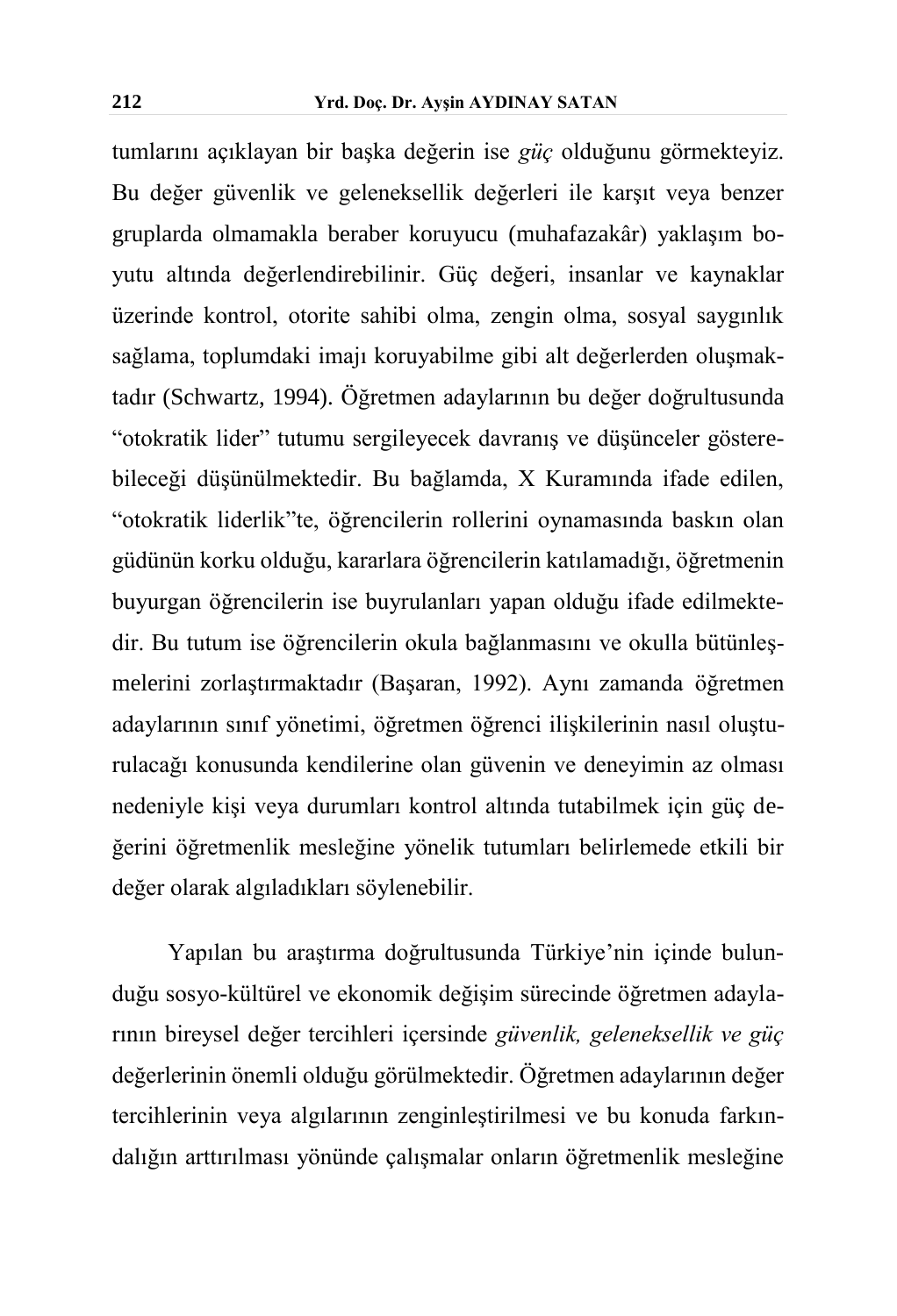yönelik olumlu tutumlarını zenginleştireceğini düşündürmektedir. Bu bağlamda eğitim fakültelerinde değer, değerin önemi, değerlerin kazandırılması ve değer tercihleri konuları ile ilgili seçmeli dersler oluşturulabilir. Aynı zamanda değerlerin pedagojik formasyon kapsamındaki rehberlik, sınıf yönetimi derslerinin içeriğinde yer alması düşünülebilinir. Ayrıca yüksek lisans ve doktora programlarında da duyuşsal alan dersi içinde yer alabilir. Lisans ve yüksek lisans düzeylerinde değerlerin, aktif, deneysel ve somut problem çözümlerine dayalı olarak aktarılması gençlerin değer geliştirmelerine yardımcı olabileceği gibi, onların öğretmenlik mesleğine yönelik istendik tutumlar geliştirmelerine de katkı sağlayabilir.

Ayrıca değerlerin ihtiyaca göre değişebilme özelliği dikkate alındığında değerlerle ilgili yapılacak boylamsal araştırmalardan elde edilen bulguların öğretmen tutumlarını belirleyen temel değerlerin oluşturulmasına katkı sağlayacağı düşünülmektedir. Ayrıca değer tercihleri ve öğretmen tutumlarına yönelik daha geniş çaplı araştırmalara ihtiyaç vardır.

#### **Kaynakça**

- Akkiprik, G. B. (2007). *Genel lise öğretmenlerine göre karakter eğitimi yoluyla öğrencilere kazandırılacak değerler: Çok boyutlu bir araştırma*. Yayınlanmamış yüksek lisans tezi, Yeditepe Üniversitesi, Eğitim Bilimleri Enstitüsü.
- Aktepe, V. ve Yel, S. (2009). İlköğretim öğretmenlerinin değer yargılarının betimlenmesi. Kırşehir ili örneği. *Türk Eğitim Bilimleri Dergisi, 7*(3), 607-622.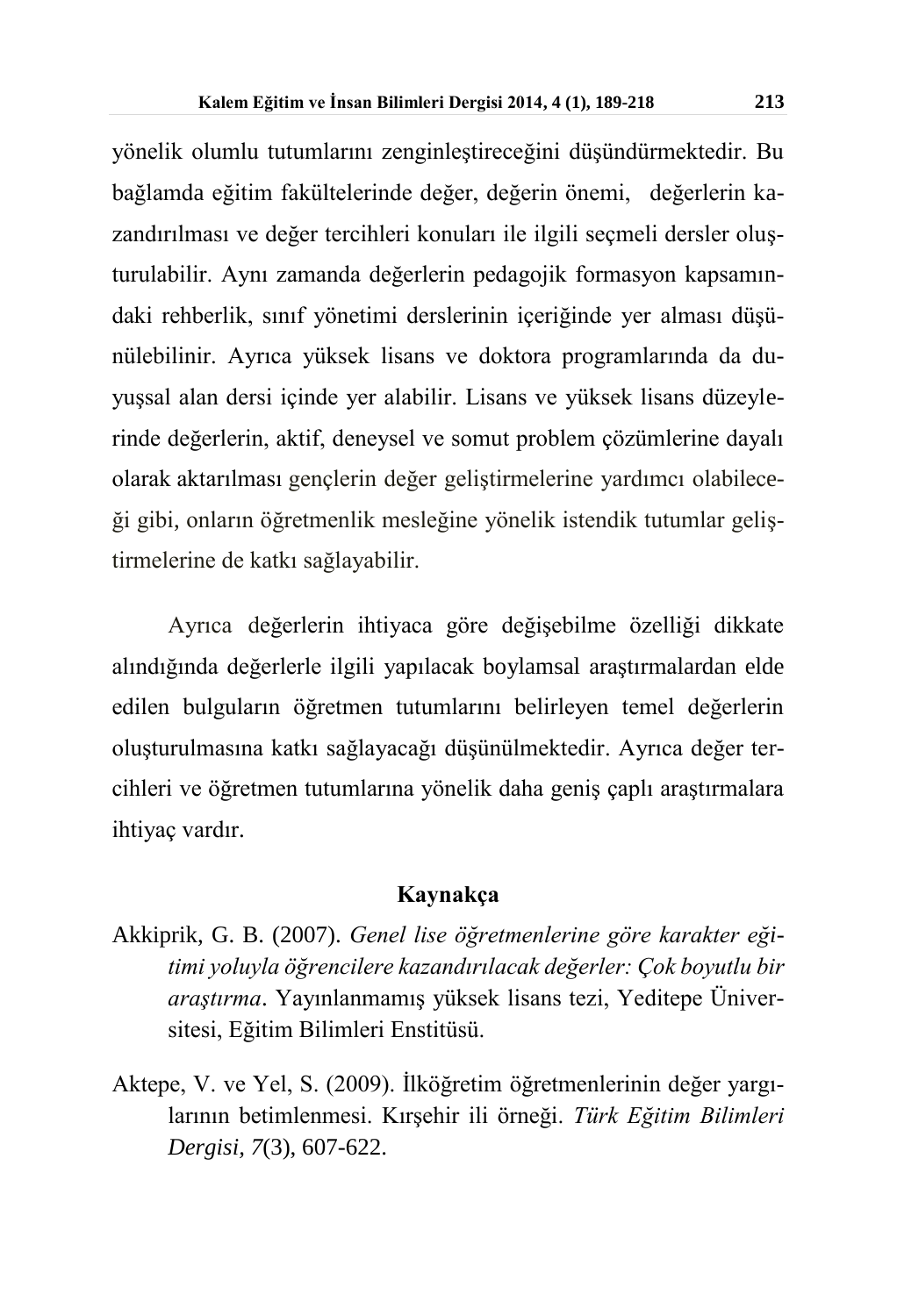- Alnıaçık, Ü. ve Yılmaz, C. (30 Ekim-1 Kasım 2008). Değer yargıları ve tüketimde çevreci eğilimler. *13. Ulusal Pazarlama Kongresi,*  Çukurova Üniversitesi, Adana.
- Aydın, M. (2003). Gençliğin değer algısı: Konya örneği. *Değerler Eğitimi Dergisi,1*(3), 121-144.
- Başaran, İ. E. (1994). *Eğitim yönetimi*. Ankara: Kadıoğlu Matbaası.
- Bursalıoğlu, Z. (2000). *Okul yönetiminde yeni yapı ve davranış*. Ankara: Pegem A.
- Çapa, Y. ve Çil, N. (2000). Öğretmen adaylarının öğretmenlik mesleğine yönelik tutumlarının farklı değişkenler açısından incelenmesi. *Hacettepe Üniversitesi Eğitim Fakültesi Dergisi,* 18, 69-73.
- Çetinkaya, R. (2007). *Türkçe öğretmeni adaylarının yeterlilik algıları ve öğretmenlik mesleğine yönelik tutumları.* Yayımlanmamış yüksek lisans tezi, Selçuk Üniversitesi Sosyal Bilgiler Enstitüsü.
- Dilmaç, B., Deniz, M. ve Deniz, M. E. (2009). Üniversite öğrencilerinin öz-anlayışları ile değer tercihlerinin incelenmesi. *Değerler Eğitimi Dergisi*, *7*(18), 9-24.
- Durmuş, Ç. (1996). *Değerlerin meslek grupları açısından incelenmesi*. Yayınlanmamış yüksek lisans tezi, Marmara Üniversitesi Sosyal Bilimler Enstitüsü.
- Erdem, A. R., Gezer, K. ve Çokadar, H. (28-30 Eylül 2005). Ortaöğretim fen-matematik ve sosyal alanlar öğretmenliği tezsiz yüksek lisans öğrencilerinin öğretmenlik mesleğine ilişkin tutumları. *XIV. ulusal eğitim bilimleri kongresi kongre kitabı I.cilt* içinde (471-477), Denizli.
- Fırat, N. Ş. (2010). Okul müdürü ve öğretmenlerin okul kültürü ile değer sistemlerine ilişkin algıları. Principals' and teachers' per-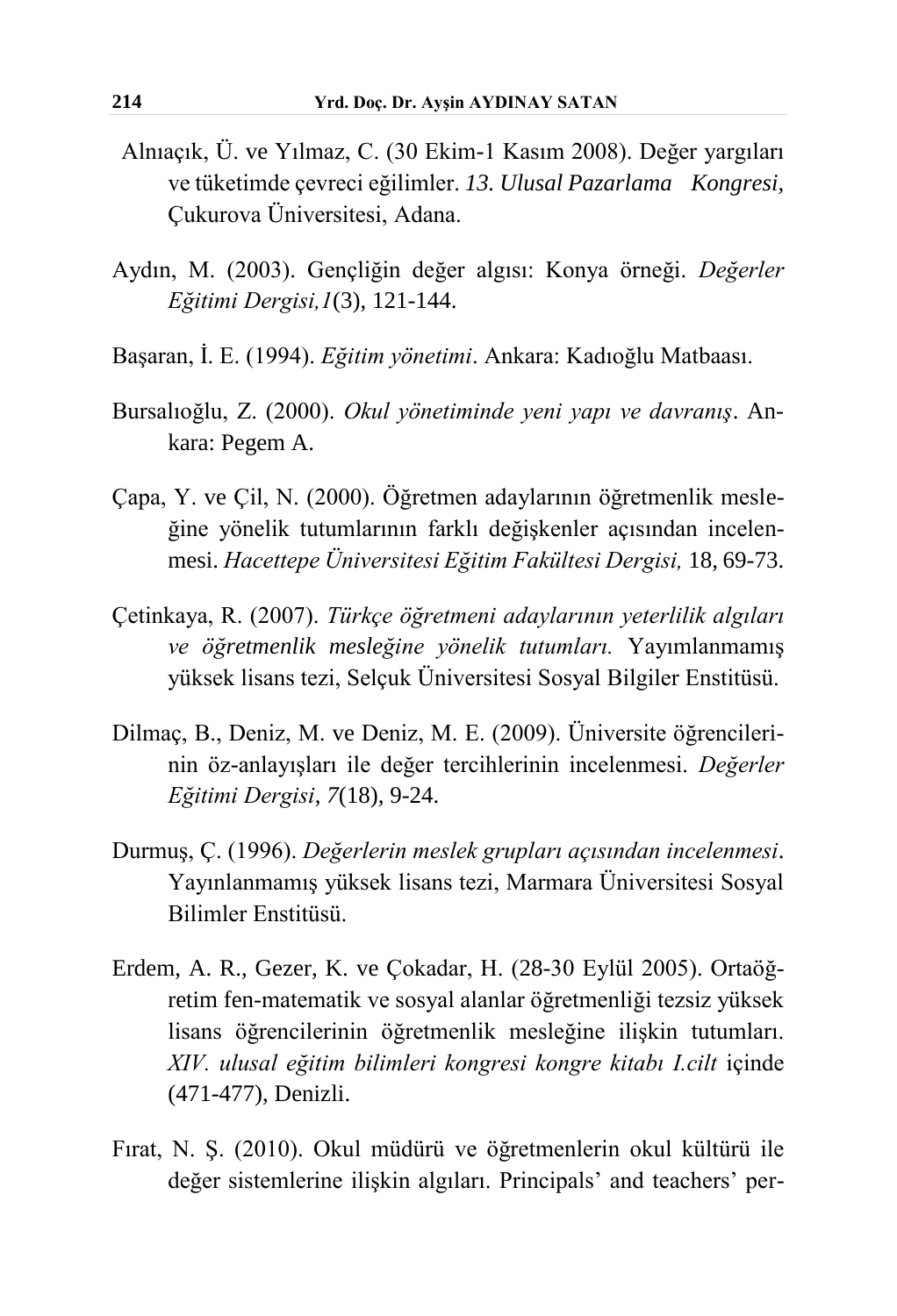ceptions about school culture and value systems. *Eğitim ve Bilim. 35*(156), 71-83.

- Fraenkel J. R. ve Wallen N. E. (1993). *How to design and evaluate research in education,* NewYork, NY: McGraw-Hill.
- Dursunoğlu, H. (2003). Cumhuriyet döneminde ilköğretime öğretmen yetiştirmenin tarihi gelişimi. *Milli Eğitim Dergisi*, 160, 64-74.
- Gözütok, F. D., Akgün, Ö. E. ve Karacaoğlu, Ö. C. (2005). İlköğretim programlarının öğretmen yeterlilikleri açısından değerlendirilmesi. *Eğitimde yansımalar: VIII Yeni ilköğretim programlarını değerlendirme sempozyumu bildiriler kitabı* içinde (17–40). Ankara: Sim Matbaası.
- Güngör, E. (2000). *Değerler psikolojisi üzerine araştırmalar*. İstanbul: Ötüken Yayınları.
- Güngör, E. (1998). *Değerler psikolojisi üzerinde araştırmalar*. İstanbul: Ötüken Yayınları.
- Güvenç, B. (1976). *Değerler, tutumlar ve davranışlar*. Ankara: Türkiye Ortadoğu Amme İdaresi Enstitüsü Yayınları.
- İşcan, C. D. ve Senemoğlu, N. (2009). İlköğretim 4. sınıf düzeyinde değerler eğitim programının etkililiği. *Eğitim ve Bilim*, *34*(153), 1-14.
- Kaya, A. ve Büyükkasap, E. (2005). Fizik öğretmenliği programı öğrencilerinin profilleri, öğretmenlik mesleğine yönelik tutum ve endişeleri: Erzurum örneği. *Kastamonu Eğitim Dergisi*, *13*(2), 367-380.
- Kuşdil, M. E. ve Kağıtçıbaşı, Ç. (2000). Türk öğretmenlerin değerler yönelimi ve Schwartz değer kuramı. *Türk Psikoloji Dergisi*, *15*(45), 59-76.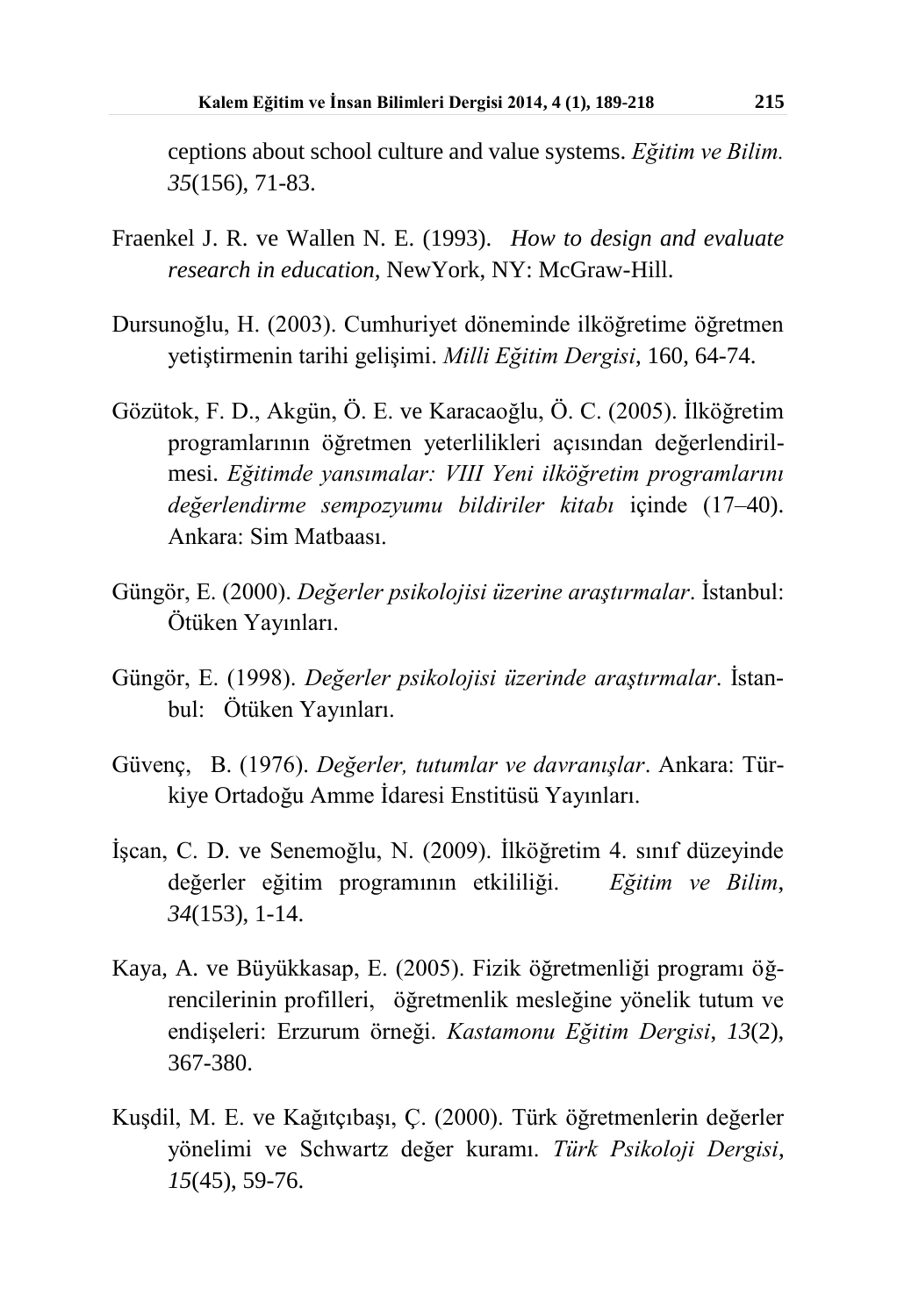- Mehmedoğlu, A. U. ( 26-28 Kasım 2007).*Üniversite öğrencilerini değer yönelimleri ve dindarlık.* Değerler ve Eğitimi Uluslararası Sempozyumu. İstanbul.
- Memişoğlu, S. P. (2006). Nasıl bir öğretmen. *Orta öğretimde yeniden yapılanma sempozyumu 20-22 Aralık 2004 bildiriler kitabı* içinde (334-338). Ankara: MEB Talim Terbiye Kurulu Başkanlığı.
- Rokeach, M. (1973). *Nature of human values.* New York: The Free Press.
- Oktay, A. (1991). Öğretmenlik mesleği ve öğretmenin nitelikleri*. Marmara Üniversitesi Atatürk Eğitim Fakültesi Eğitim Bilimleri Dergisi***,** 3, 187–193.
- Özkul, A. S. (2007). *Yaşam ve çalışma değerlerini etkileyen faktörler, Süleyman Demirel Üniversitesi öğrencileri üzerine bir çalışma*. Yayınlanmamış yüksek lisans tezi, Süleyman Demirel Üniversitesi Sosyal Bilimler Enstitüsü.
- Özgür, F. N. (1994). *Öğretmenlik mesleğine karşı tutum.* Yayınlanmamış doktora tezi, Marmara Üniversitesi Sosyal Bilimler Enstitüsü.
- Ünal, S., Deniz, A. ve Can, P. (2008). Marka bağlılığı ve kişisel değerler açısından pazar bölümleme. *İktisadi ve İdari Bilimler Dergisi, 22*(1), 211-237.
	- Sağnak, M. (2003). *İlköğretim okullarında görevli yönetici ve öğretmenlerin örgütsel değerlere ilişkin algıları ile bireysel değerleri arasındaki uyum düzeyi.* Yayımlanmamış doktora tezi, Abant İzzet Baysal Üniversitesi Eğitim Bilimleri Enstitüsü.
- Sarı, E. (2005). Öğretmen adaylarının değer tercihleri: Giresun eğitim fakültesi örneği. *Değerler Eğitimi Dergisi, 3*(10), 73–88.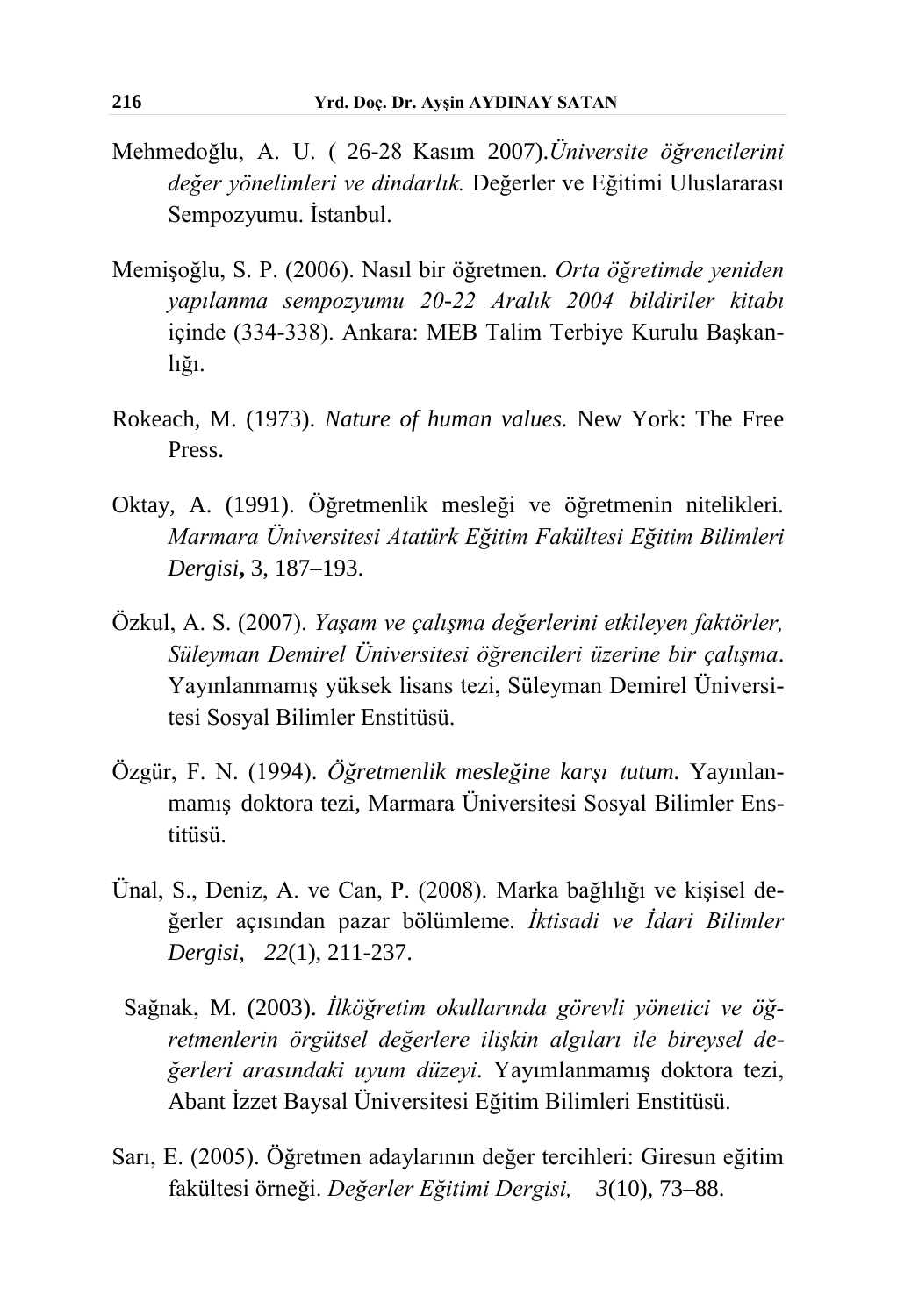- Semerci, N. ve Semerci, Ç. (2004). Türkiye'de öğretmenlik tutumları. *Fırat University Journal of Social Science 14*(1), 137-146.
- Sezgin, F. (2006). *İlköğretim okulu öğretmelerinin bireysel ve örgütsel değerlerinin uyumu***.** Yayımlanmamış doktora tezi, Gazi Üniversitesi Eğitim Bilimleri Enstitüsü.
- Şen, B. (2006). *Sınıf öğretmeni adaylarının öğretmenlik tutumları ile öğrenme ve ders çalışma stratejileri arasındaki ilişki*. Yayımlanmamış yüksek lisans tezi, Marmara Üniversitesi Eğitim Bilimleri Enstitüsü.
- Şenel, H. G., Demir, İ., Sertelin, Ç., Kılıçaslan, A. ve Köksal, A. (2004). Öğretmenlik mesleğine yönelik tutum ve kişilik özellikleri arasındaki ilişki. *Eğitim Araştırmaları,* 15, 99-109.
- Taşdan, M. (2010). Türkiye'deki resmi ve özel ilköğretim okulu öğretmenlerinin bireysel değerleri ile okulun örgütsel değerleri arasındaki uyum düzeyi. *Kuram ve Uygulamada Eğitim Yönetimi 16*(1), 113-148.
- Taşdemir, M. (1996). Dört yıllık sınıf öğretmeni yetiştirme programının değerlendirilmesi. *Çağdaş Eğitim,* 225, 24-27.
- Terzi, A. R. ve Tezci E. (2007). Necatibey Eğitim Fakültesi öğrencilerinin öğretmenlik mesleğine ilişkin tutumları. *Kuram ve Uygulamada Eğitim Yönetimi*, 52, 593-614.
- Uysal, V. (2007). *Yetişkinlerde dindarlık ve değerler: dini hayat, değer tercihleri ve kadına bakış eğilimleri.* Değerler ve Eğitimi Uluslararası Sempozyumu*,* İstanbul.
- Üstüner, M. (2004). Geçmişten günümüze Türk eğitim sisteminde öğretmen yetiştirme ve günümüz sorunları. *İnönü Üniversitesi Eğitim Fakültesi Dergisi, 5*(7), 63-82.